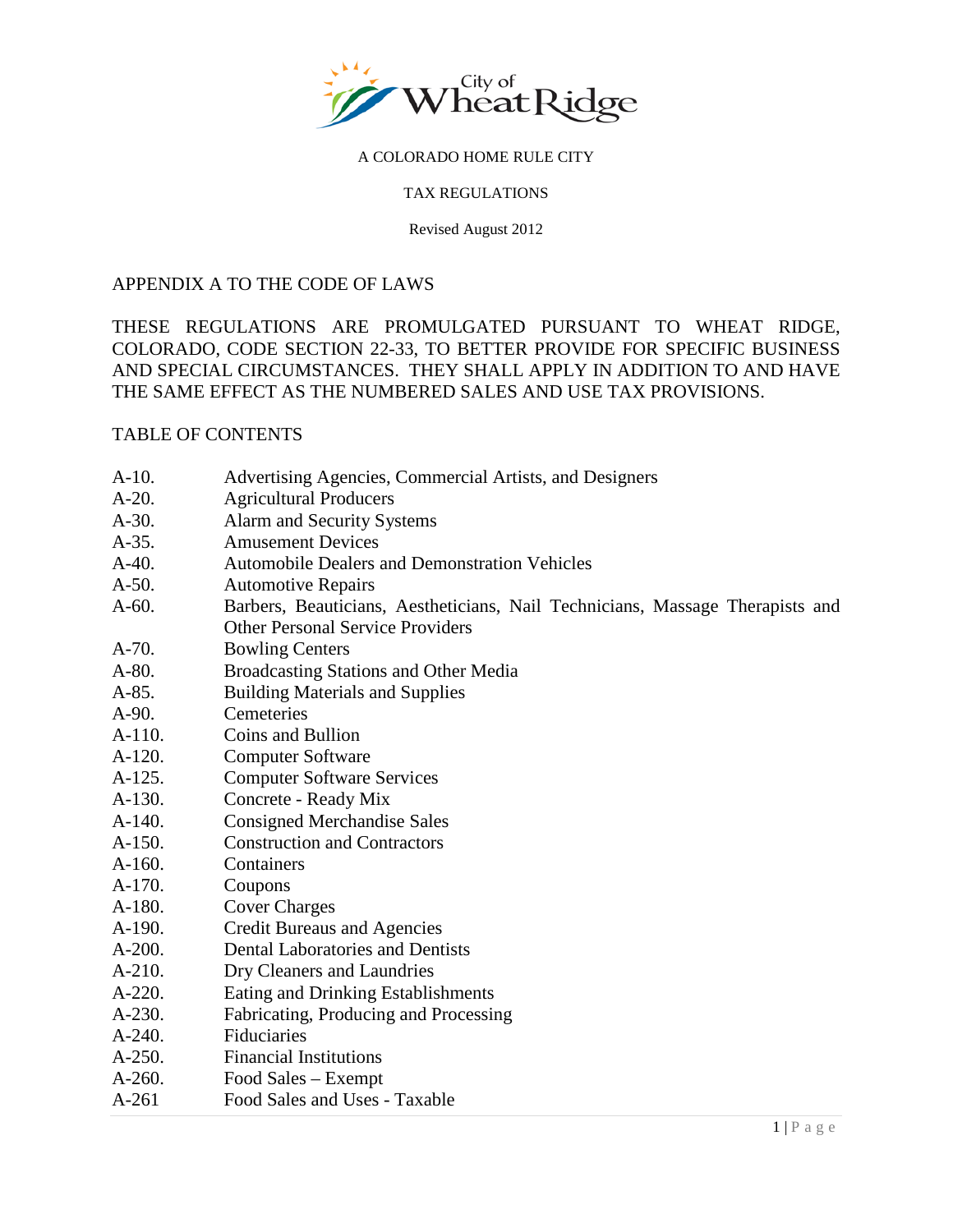

#### TAX REGULATIONS

Revised August 2012

- [A-270. Freight, Delivery](#page-18-0) and Transportation Charges
- A-280. Gift Certificates
- [A-290. Gifts, Premiums, and Prizes](#page-19-0)
- [A-300. Hospitals and Clinics](#page-19-0)
- [A-310. Hotels and Motels](#page-20-0)
- [A-320. Ice](#page-20-0)
- [A-325. Initial Use of Property](#page-20-0)
- [A-330. Insurance Companies](#page-20-0)
- [A-340. Interest](#page-21-0)
- [A-345. Items Included in Purchase](#page-21-0)
- [A-350. Janitorial Services](#page-22-0)
- [A-360. Linen Services](#page-22-0)
- [A-370. Maintenance and Service Contracts](#page-22-0)
- [A-380. Manufacturers and Prefabricators Acting as Contractors](#page-23-0)
- A-385. Marketing or Information Agencies
- A-390. Modular or Sectional Homes
- A-400. Mortuaries and Crematories
- A-410. Newspapers, Magazines, and Other Publications
- A-420. Nursing Homes
- A-430. Optical Sales
- A-440. Penalties
- A-450. Photographers and Photofinishers
- A-460. Physicians and Surgeons
- A-470. Prescription Drugs/Prosthetic Devices
- A-480. Printers and Printing
- A-490. Private Clubs
- A-495. Records Retention and Audit
- A-500. Repossessed Property
- A-510. Reproduction Services
- A-520. Sand and Gravel
- A-530. Service Enterprises
- A-535. State Law Application
- A-540. Tax Exempt Institution Licenses
- A-541. Tax Exempt Organizations
- A-550. Tools, Jigs, Dies, Patterns, Molds, and Similar Items
- A-560. Upholsterers
- A-565. Vending Machines and Short Term Rentals
- A-570. Veterinarians
- A-580. X-ray laboratories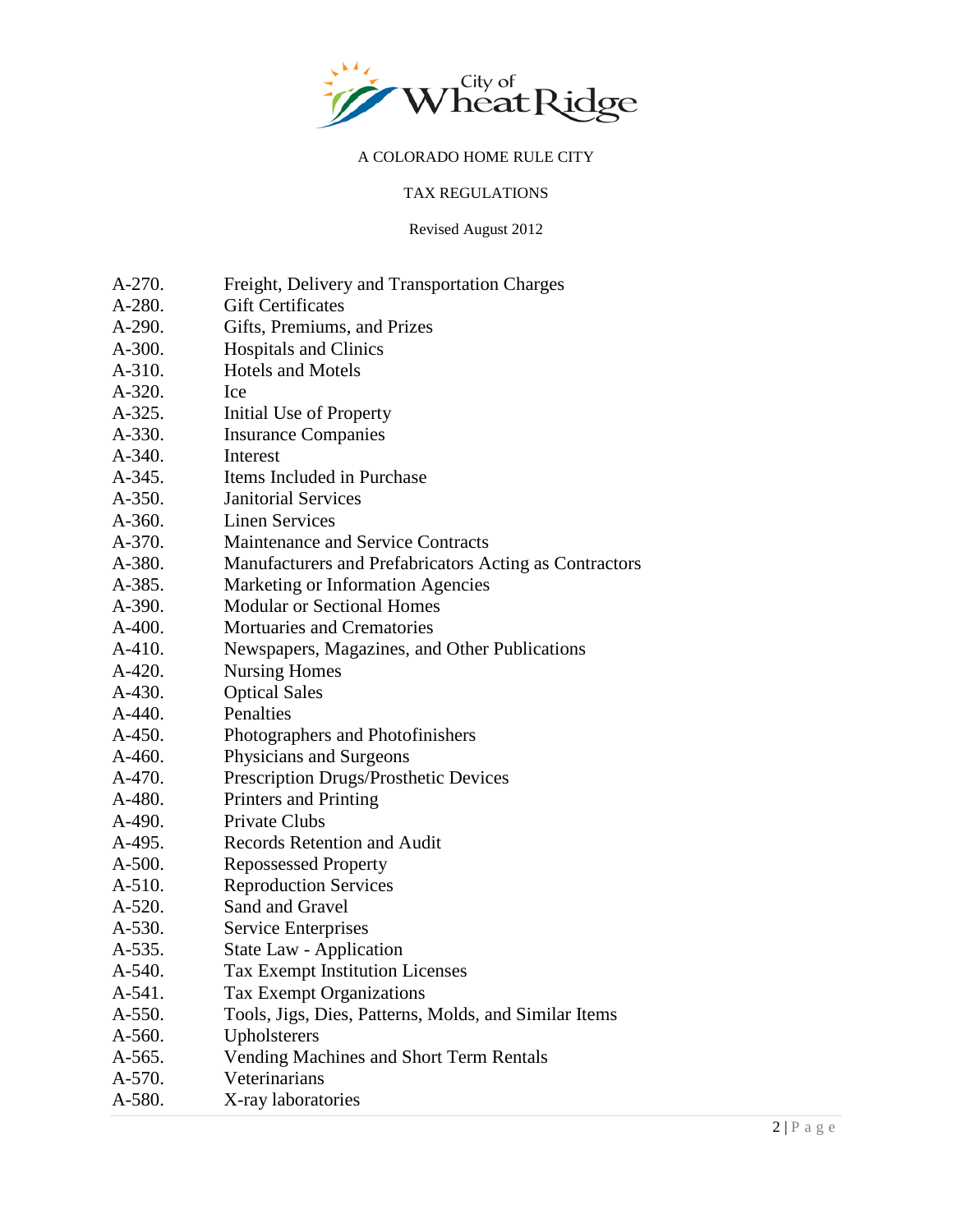<span id="page-2-0"></span>

TAX REGULATIONS

Revised August 2012

## **REGULATIONS**

# A-10. **ADVERTISING AGENCIES, COMMERCIAL ARTISTS, AND DESIGNERS.**

(1) Nontaxable services include, without limitation, writing copy for use in newspapers, magazines, or other advertising, or to be broadcast on television or radio; placing or arranging for the placing of advertising in print media; billboards and other forms of outdoor advertising; cards in taxicabs, buses, and other facilities used in public transportation; delivering or causing the delivery of brochures, pamphlets, and cards; and making charges for supervision, consultation and research.

(2) The tax applies to the entire amount charged to clients for items of tangible personal property such as drawings paintings, tapes, films, designs, photographs, lettering, assemblies, and printed matter. Whether the item of property is used for reproduction or display purposes is irrelevant to its taxability.

## A-20. **AGRICULTURAL PRODUCERS.**

(1) "Agricultural producer" means a person regularly engaged in the business of using land for the production of crops or livestock. The term includes farmers, market gardeners, commercial fruit growers, livestock breeders, dairymen, poultrymen and other persons similarly engaged, but does not include a person who breeds or markets animals, birds, or fish for domestic pets nor a person who cultivates, grows or harvests plants or plant products exclusively for that person's own consumption directly or by giving it away free of charge.

(2) All sales and purchases of cattle, sheep, lambs, poultry, swine, and goats; all sales and purchases of mares and stallions for breeding purposes; all sales and purchases of live fish for stocking purposes; all sales and purchases of straw and other bedding for use in the care of livestock or poultry; all sales and purchases of feed for livestock and poultry; all sales and purchases of seeds for commercial use, and all sales and purchases of orchard trees for commercial use shall be exempt from taxation only if sold or purchased for use outside the City even though the sale and/or delivery is made within the City.

(3) All sales of farm machinery and farm machinery parts to the purchaser for use outside the City even though the sale and/or delivery is made within the City is exempt from Wheat Ridge tax. All sales of farm machinery and parts for use in Wheat Ridge are taxable. Trucks of one-ton manufacturer-rated capacity or less, and lawn and garden tillers, mowers and renovators are not considered farm machinery and are taxable.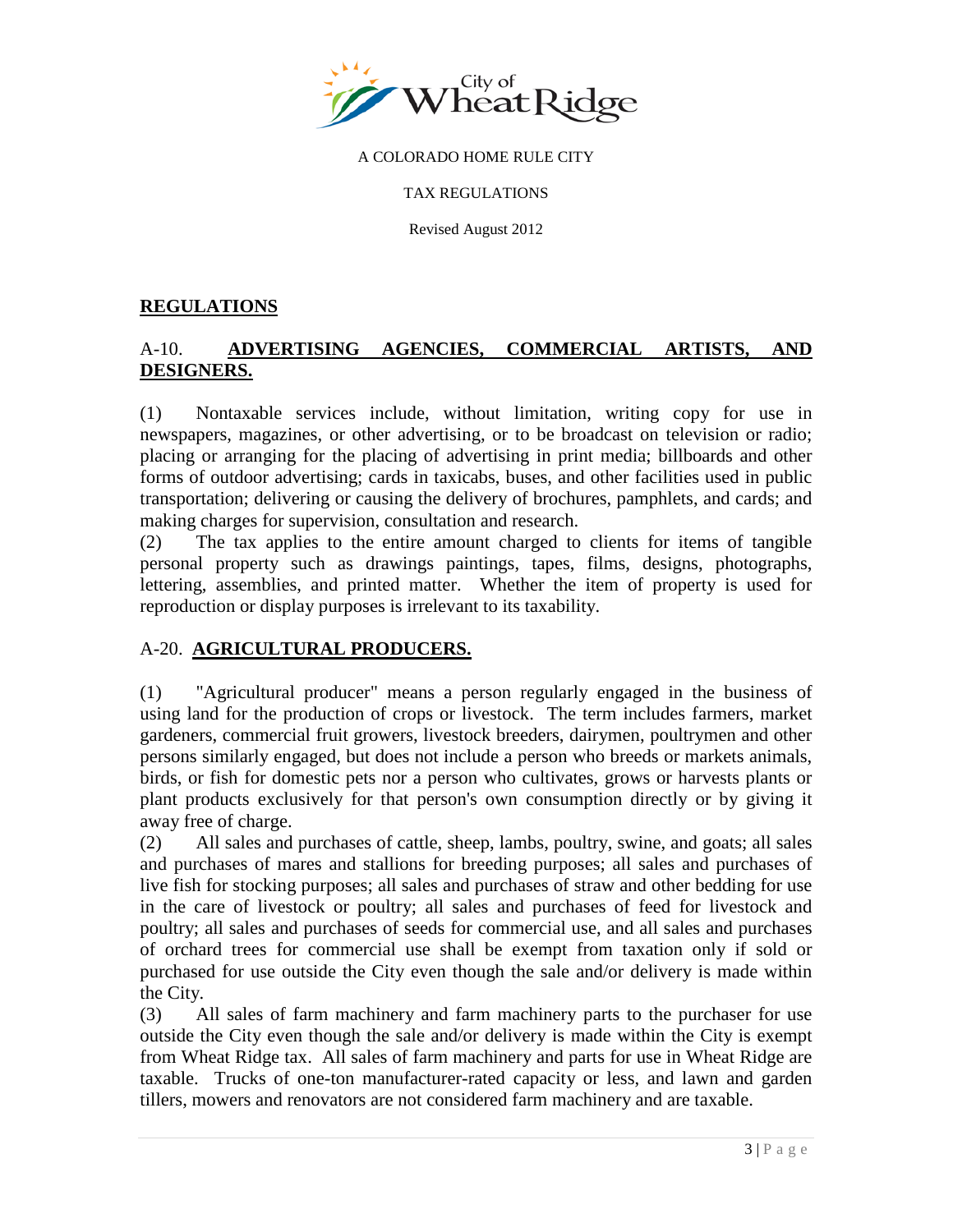<span id="page-3-0"></span>

#### TAX REGULATIONS

Revised August 2012

(4) Containers, labels, and furnished shipping cases purchased by an agricultural producer to deliver his products to his customers are not subject to tax. Containers and shipping cases include wire, twine, rope, tape and similar binding materials, together with

any other material or product used to wrap, bag, bundle, or similarly contain products. Containers not used to deliver a product, or which are used for any purpose whatsoever prior to use in delivering a product to a customer, are subject to tax at the time of acquisition.

(5) Fertilizer purchased by an agricultural producer is not subject to tax. "Fertilizer" means compounds of nitrogen, phosphorus, potassium, trace elements or similar materials or substances which provide essential plant food elements and which are absorbed by growing plant, but does not include soil, sand, peat moss, limestone, disinfectants, mulches, and similar materials primarily used to condition the soil or to preserve or facilitate plant growth, regardless of incidental nutritive value. Similarly, the purchase of insecticides, fungicides, germicides, herbicides, rodenticides, and similar substances is taxable.

(6) Colorado form DR0511 completed in full by an agricultural producer, and accepted in good faith by the retailer, is adequate proof of agricultural exemption.

## A-30. **ALARMS AND SECURITY SYSTEMS**

(1) Leased or rented alarm or security systems, whether monitored, silent or audible are taxable on the full amount charged for such rental or lease service. Burglar and fire alarm systems sold outright and installed by the vendor are taxable as a retail sale of tangible personal property.

(2) The entire service charge for any alarm or security system is subject to the Wheat Ridge sales tax. This service charge includes, but is not limited to, monitoring, maintenance, rental, lease, materials and equipment.

(3) All materials and equipment used in providing the service are subject to the Wheat Ridge use tax. If title of the material or equipment is transferred to the customer for resale, then the material or equipment is deemed to be held for resale and a sales tax should be collected from the customer at the time of transfer of such title. Such transfer shall be deemed a separate and distinct transaction from the service charge.

(4) A contractual relationship with alarm subscribers and private alarm or security system services provides for two distinct economic transactions; the first relates to the installation of the alarm system hardware or components, and the second to the ongoing provision of system monitoring services to the alarm subscriber.

(5) Subscribers may be billed in one of two ways: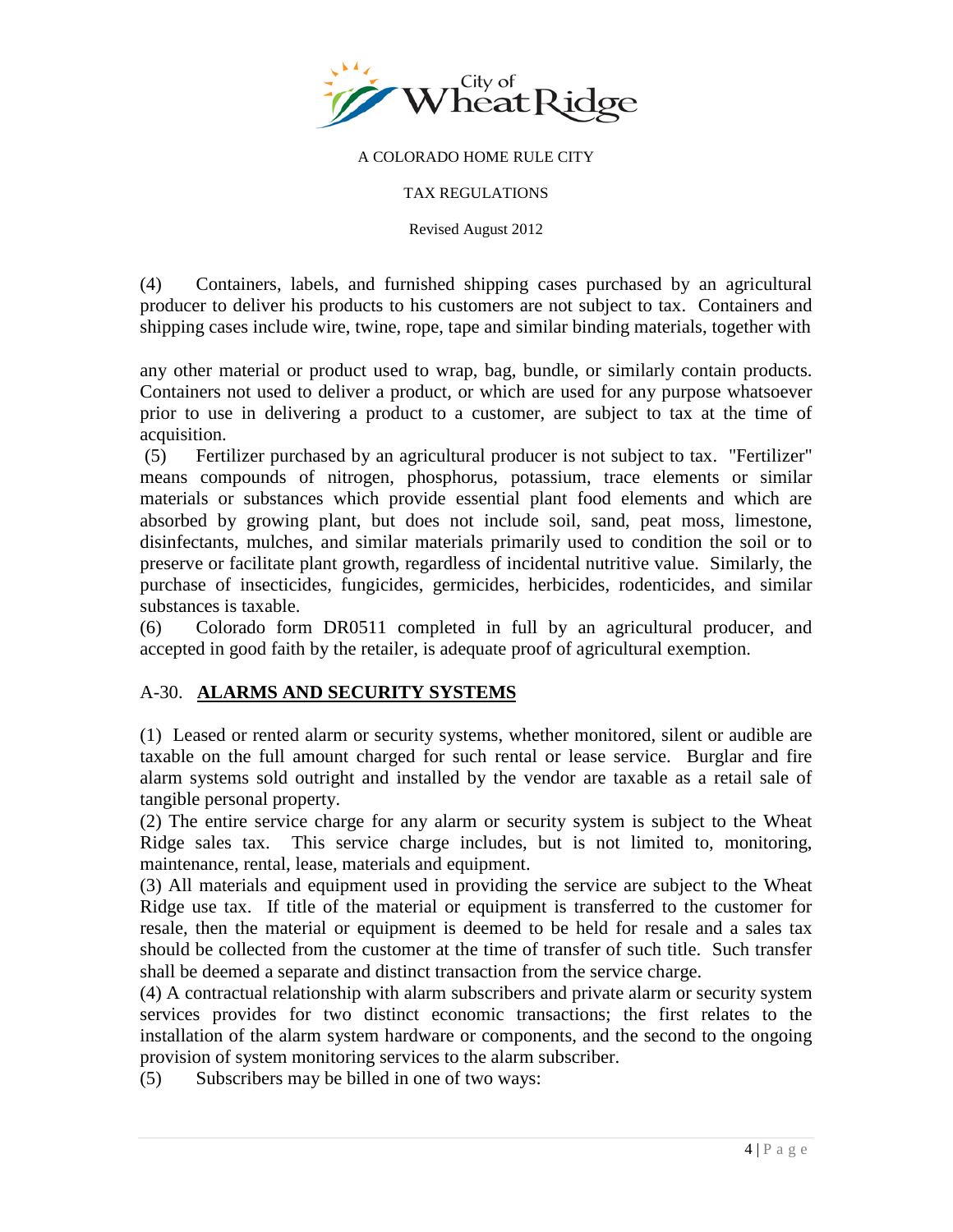<span id="page-4-0"></span>

#### TAX REGULATIONS

Revised August 2012

(a) The initial system components are billed as a retail sale of tangible personal property, and the sales tax is charged on the full amount.

(b) The subscriber is billed a periodic monthly charge which includes a cost amortization of system components and installation of components; all these charges are subject to sales tax.

(6) Alarm systems that are subsequently resold are subject to sales tax as separate and distinct transactions.

(7) Non-taxable security services include consulting or human or guard dog patrol services.

(8) Charges by the Wheat Ridge Police Department to the alarm or security service are not subject to sales tax.

### A-35 **AMUSEMENT DEVICES**

(1) Amusement devices are any machines which allow someone to insert money, slugs, tokens or any other representation of payment in exchange for use to play a game, test a mental or physical skill or be entertained in some way. Not included are juke boxes, radios, televisions playing commercial broadcasts, bowling lanes, non-coinoperated pool or billiards tables and children's rides.

(2) Amusement devices are individually subject to annual licensing and certain restrictions under Code section 11-101 through 11-124, based on how many devices are present. Contact the City Clerk's office for details and fees.

(3) Sales tax is due 20 days after the end of the month on the gross receipts from amusement devices and is calculated as follows:

Taxable Amount = Gross Receipts  $x(1-Tax Rate)$ 

Tax Due = Tax Rate x Taxable Amount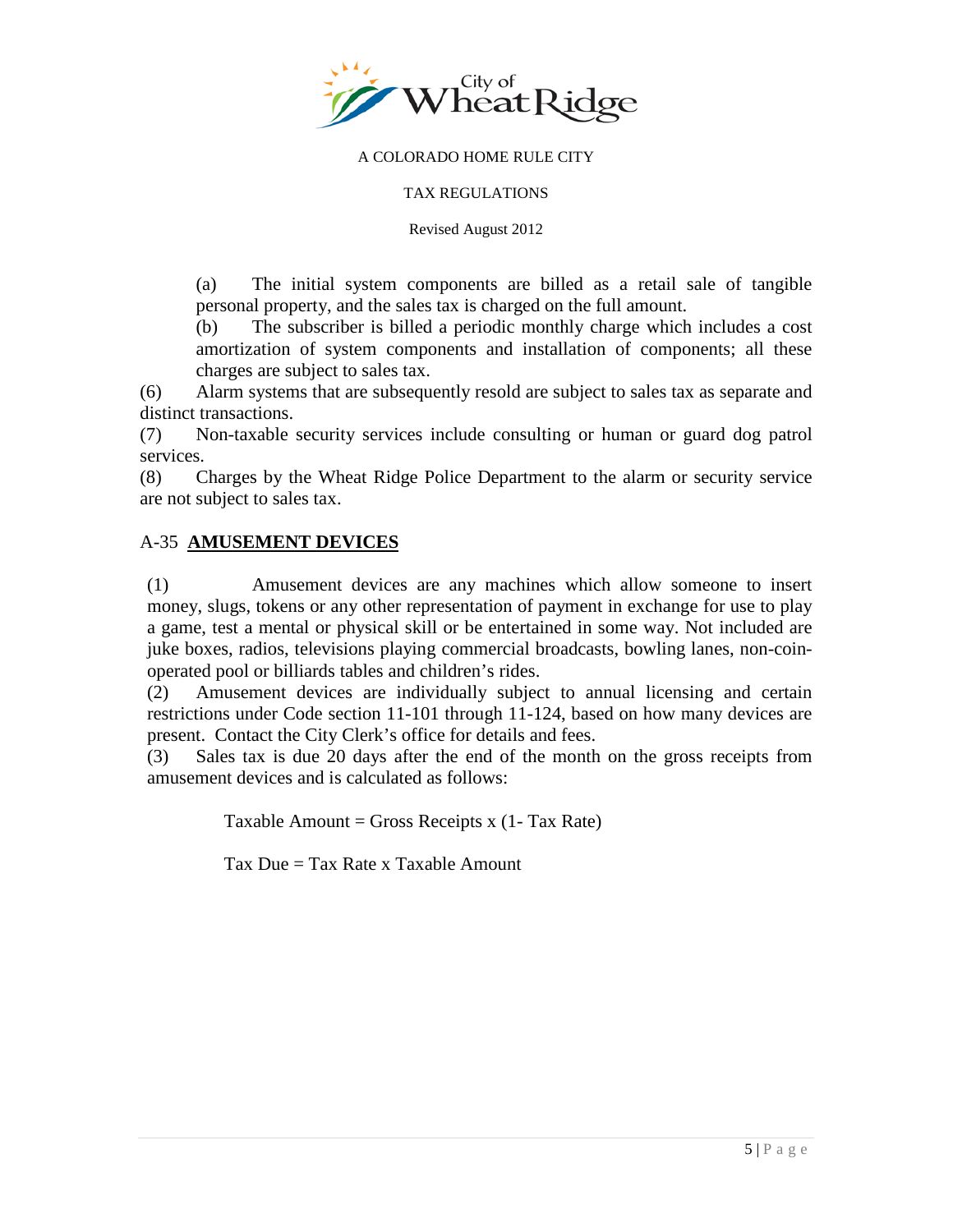<span id="page-5-0"></span>

#### TAX REGULATIONS

Revised August 2012

### A-40. **AUTOMOBILE DEALERS AND DEMONSTRATION VEHICLES**.

Motor vehicles used by automobile dealers for demonstration and other company purposes are subject to tax as follows:

(1) If titled to an address in Wheat Ridge, a vehicle actually sold to a salesman, partner, or other employee or agent of the dealer's company is subject to the sales tax on the purchase price, or if there is a trade-in allowance, on the net purchase price of the vehicle.

(2) A motor vehicle dealer who uses a vehicle for other than promotion of business, as defined below, shall pay a use tax upon the dealer's net invoice price.

(3) The dealer's use of an inventory or stock vehicle is not subject to a use tax if the vehicle is available for and in fact used in the promotion of the business of selling vehicles by the dealership. As used in this rule, the following terms shall have the following meanings:

(a) "Available for use in the promotion of the business of selling vehicles by the dealership" means that the vehicle is on the dealership premises during a substantial portion of normal business hours.

(b) "In fact used" means that the vehicles not only must be available but actually must be used by the dealership in the promotion of its business.

(c) "Promotion of the business" means any efforts to sell motor vehicles, however, vehicles used in the promotion of the business does not include vehicles used in the dealer's service or repair business.

### A-50. **AUTOMOTIVE REPAIRS**.

(1) Sales of parts and accessories installed in motor vehicles are of the same nature as other sales of tangible personal property and are taxable. The taxable amount is the total charge made to the consumer, less service or labor charges if separately stated.

(2) If the repair of a motor vehicle is subcontracted to another repairman in the City by the consumer's repairman, the sub-repairman must charge sales tax to the consumer's repairman. An itemized bill from the sub-repairman must be retained for tax purposes and a copy provided with the final bill to the consumer to illustrate the tax paid to the sub-repairman. The repair should be itemized on the final bill as a lump sum contract repair, tax paid; any profit on it to the customer's repairman is a non-taxable service fee.

a) A sub-contracted repair made where no local tax is charged is subject to sales tax on the parts, disposal fees and shop materials fees as if the repair were made in the City.

(3) Motor vehicle dealers, garages, repairmen and the like may purchase tax-free only tangible personal property intended for resale. This exemption does not apply to service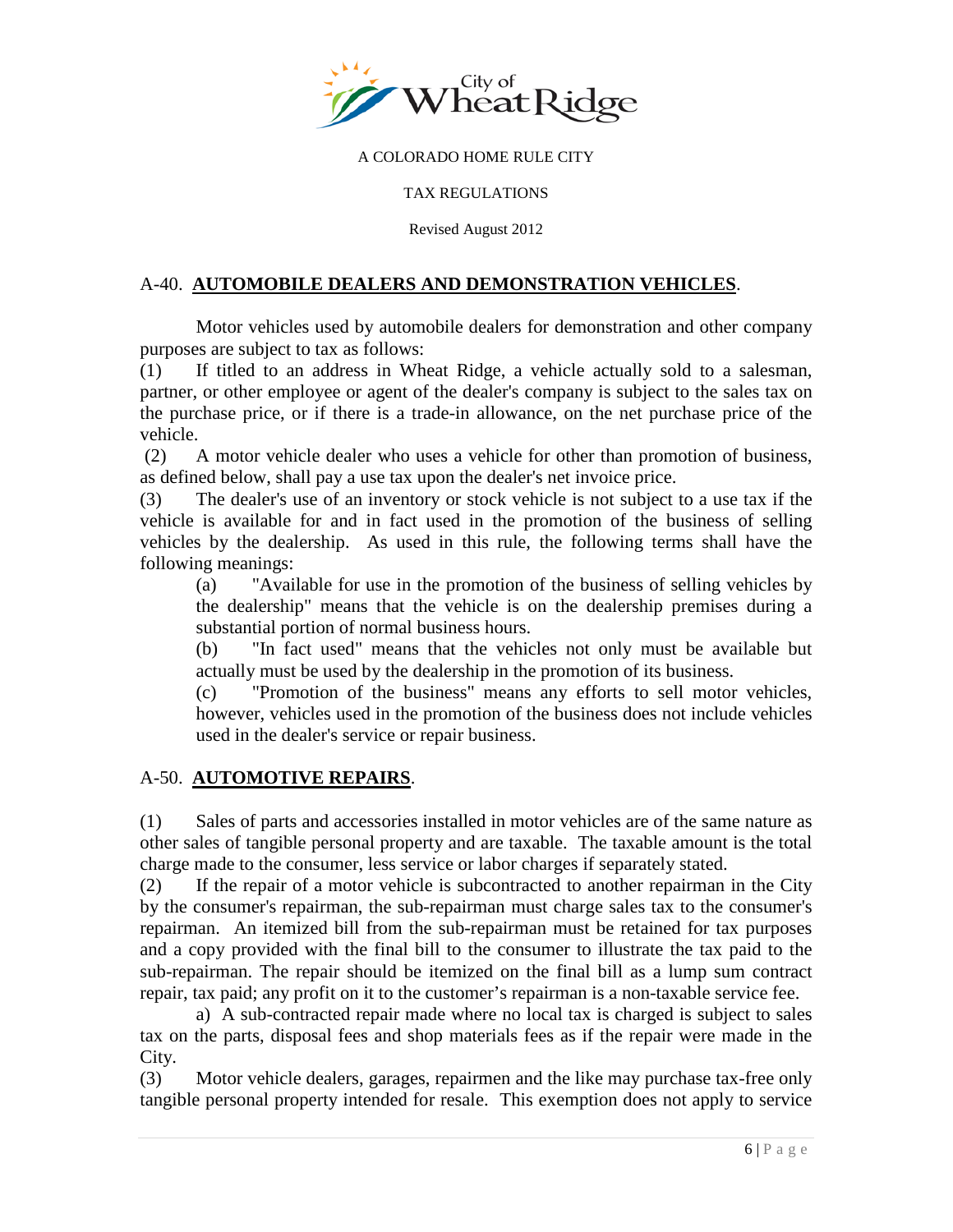<span id="page-6-0"></span>

#### TAX REGULATIONS

Revised August 2012

vehicles, machinery, equipment, supplies, tools, and similar items which they purchase for their own use or consumption and not for resale. Supplies consumed in the performance of a job (such as sandpaper, and masking tape) are taxable to the repairman and sales tax should be paid at the time of purchase or remitted as use tax on the repairman's sales/use tax return.

(4) Common items subject to use tax by the repairman include: Masking tape, clothing, uniforms, special masks, gloves, cloths, wipe rags, towels, chamois, sponges, floor dry, hand tools, machinery and equipment, paint thinner and reducer, paint supplies, rubbing compound, sandpaper, fileboard, grinding disks and other abrasives, soaps, shampoos and other cleaners, solvents, and other similar supplies consumed in the normal course of business.

## A-60. **BARBERS, BEAUTICIANS, AESTHETICIANS, NAIL TECHNICIANS, MASSAGE THERAPISTS AND OTHER PERSONAL SERVICE PROVIDERS**.

(1) The purchase of supplies, equipment and furniture used by barbers, aestheticians, cosmetologists, massage professionals, nail technicians and related personal service providers in the regular course of business is taxable. Personal service providers are the consumers these items. If no local sales tax is paid at the time of purchase, use tax must be remitted and is calculated as follows:

Use Tax Due = Tax Rate x (Cost of Goods + Shipping, handling and fees)

(2) Any supplies or other tangible personal property sold to consumers in the regular course of business are taxable and sales tax should be collected and remitted. The purchase of items for resale is exempt from sales tax.

(3) Sales or use tax is due on the purchase price of equipment or supplies which are subsequently sold, rented or leased to independent contractors associated with a personal service provider's business.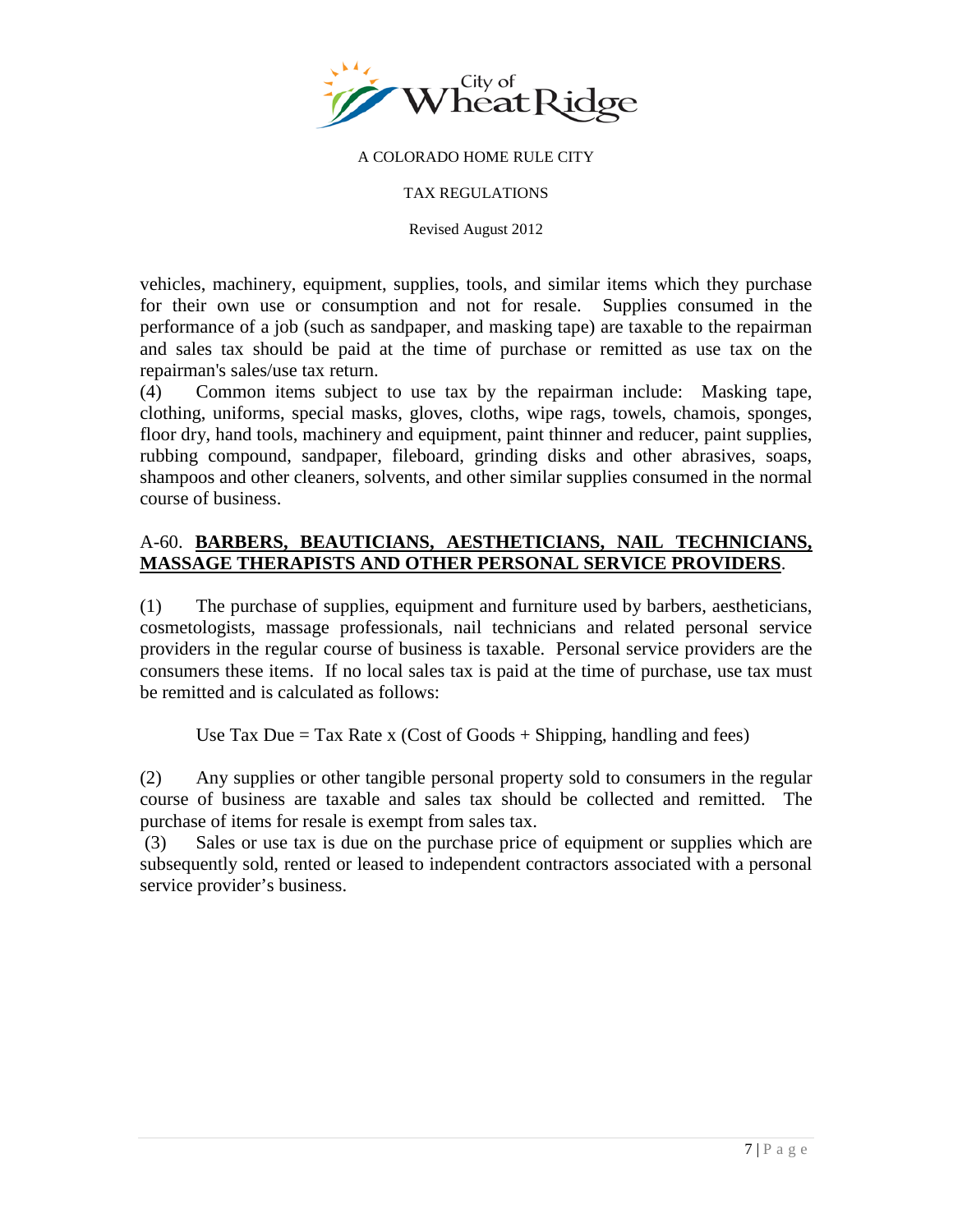<span id="page-7-0"></span>

#### TAX REGULATIONS

Revised August 2012

### A-70. **BOWLING CENTERS**.

(1) An excise tax of four percent (4%) is due on each admission charge to an amusement or entertainment event including, but not limited to, the charges for bowling by the line.

(2) Shoe rentals and other rentals are subject to sales tax.

(3) Video games, bowling ball cleaning machines, and storage lockers, are considered short term rentals and subject to sales tax on the gross receipts. Tangible personal property vended through machines is subject to sales tax (except cigarettes, newspapers, and items less than nineteen cents). Sales tax on gross receipts is calculated as follows:

Taxable Amount = Gross Receipts x  $(1-Tax Rate)$ 

Tax Due  $=$  Tax Rate x Taxable Amount

(4) Sales or use tax is due on all equipment and supplies purchased for use by the business including electronic scorekeeping devices and office supplies.

## A-80. **BROADCASTING STATIONS AND OTHER MEDIA**.

Purchases and leases of tangible personal property by broadcasting stations are subject to sales or use tax if title to or right of use of the property is acquired by the station and the property is not to be resold in the regular course of business. Such purchases and leases include, but are not limited to, equipment, materials and supplies such as phonographic records, tapes, compact discs, and blank discs used by transmitter, relay, studio, business office, and general station facilities.

### A-85. **BUILDING MATERIALS AND SUPPLIES**.

 Use tax is due on all building materials and building supplies used in building, constructing, reconstructing, altering, expanding, modifying or improving any building, dwelling, structure or improvement to real property in the City. City of Wheat Ridge, Renewal Wheat Ridge, the Wheat Ridge Housing Authority projects, public schools projects and projects of exempt institutions having the exempt purpose of building, constructing, reconstructing, altering, expanding, modifying or improving any building, dwelling, structure or improvement to real property are exempt. There is no exemption for projects for any other exempt institutions or for private contracting companies performing work on behalf of governmental agencies.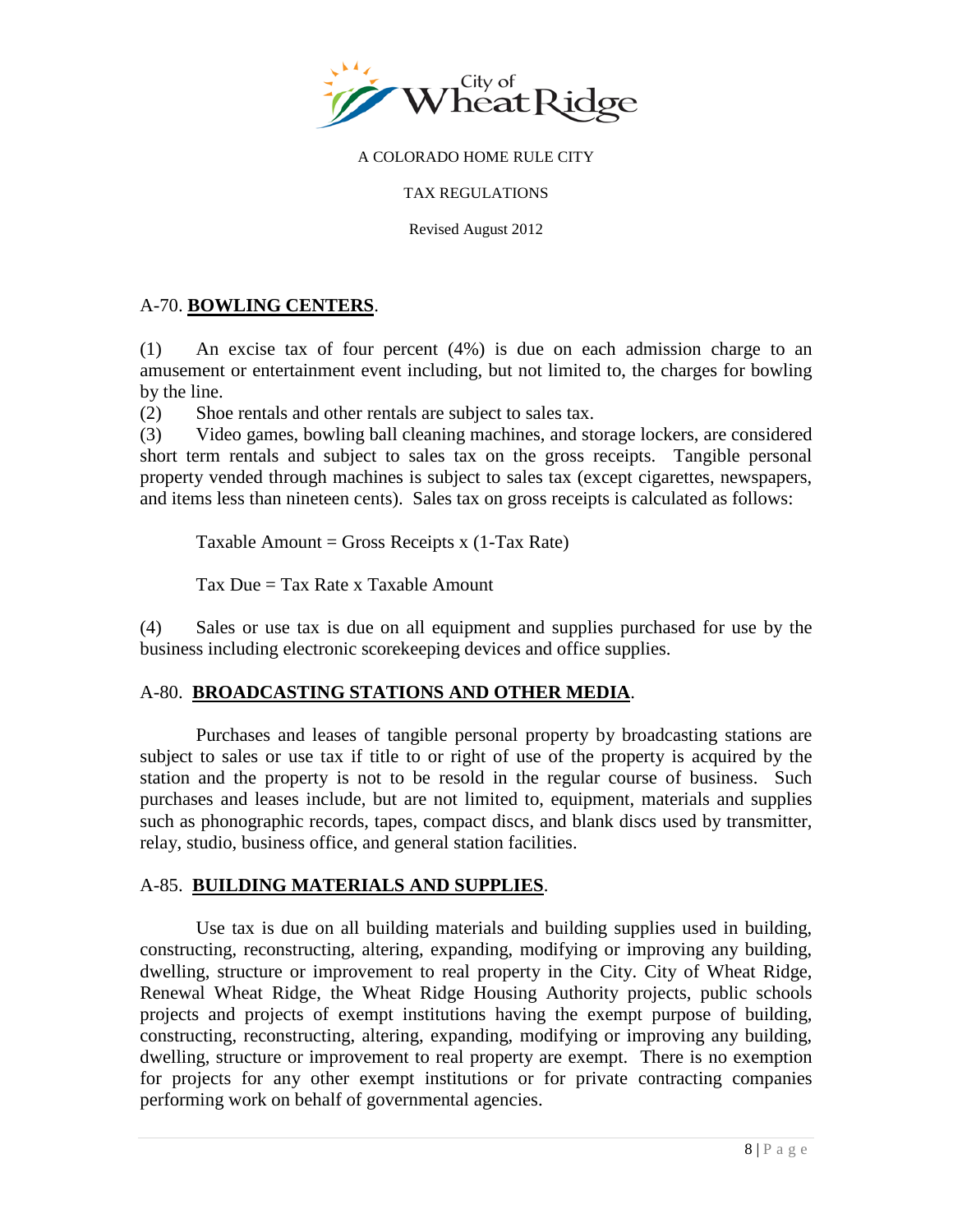<span id="page-8-0"></span>

TAX REGULATIONS

Revised August 2012

- a) The use tax is payable at the time building permit is obtained and is calculated by applying the current sales and use tax rate to 60% of the total project value, excepting the cost of land but including interior decoration (such as painting and wallpapering and similar) if included in the project.
- b) The building permit serves as proof of exemption from local tax when making purchases of building materials and building supplies when a copy of the permit is presented to the retailer.
- c) Alternatively, the tax may be reported and remitted directly on an actual cost basis if the contractor obtains a City sales and use tax (business) license.
- d) Building materials and building supplies include all items which become permanent attachments to a building, dwelling, structure or improvement to real property, including fixtures. They do not include tools, office supplies, uniforms, safety equipment, food and beverage provided to workers at the jobsite or free-standing appliances. Generally, if something must normally be wired, plumbed or securely fastened to a building, dwelling, structure or improvement to real property in order to be used for its intended purpose, it is considered building material. All other items are subject to sales or use tax as any other property classed as a general business expense.

## A-90. **CEMETERIES**.

Cemeteries must charge sales tax on the selling prices of cement vaults, liners, markers and similar items. Persons furnishing foundations are deemed to be contractors and must follow the contractors' regulations.

## A-110. **COINS AND BULLION**.

(1) If any coin or currency is exchanged in the open market at the current exchange rate, then the transaction is not subject to sales tax. However, if coins, whether commemorative or otherwise, are legal tender in the issuing country and are also acceptable as legal tender in other countries, but are purchased at rates not reflecting actual currency value (as for numismatic or coin collecting purposes or where the metal content of the coins determine their value), then the transaction is the sale of tangible personal property and is subject to sales tax.

(2) Bullion sold within the City and physically or constructively transferred into the City is subject to sales tax. If the purchaser, however, paid a sales tax in the city or state in which he took delivery, then the purchaser is liable to the City for the difference between the sales tax paid and the City sales tax, if any. Sales of gold and silver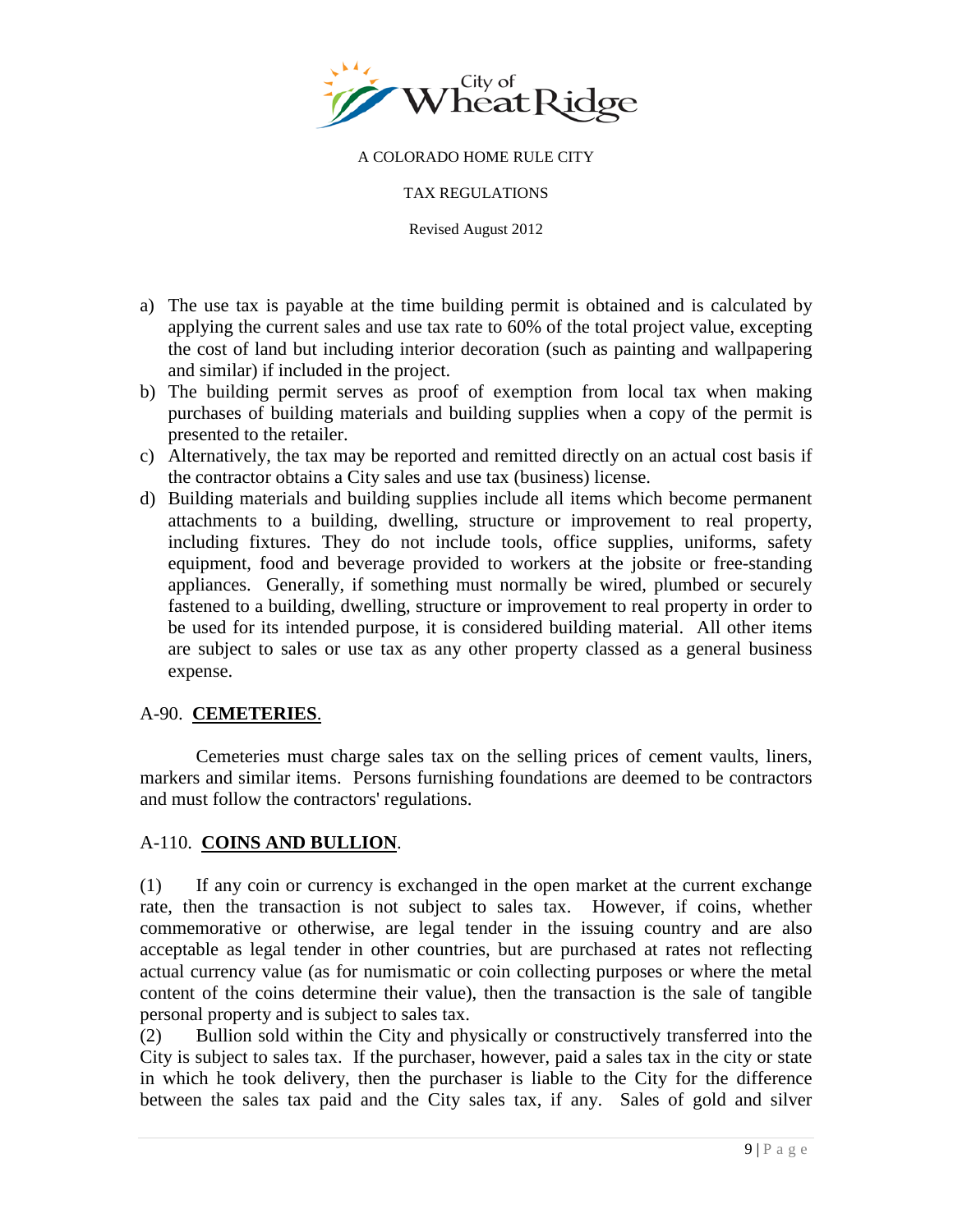<span id="page-9-0"></span>

#### TAX REGULATIONS

Revised August 2012

commodity contracts are not subject to sales tax unless delivery of the commodity is taken in the City.

## A-120. **COMPUTER SOFTWARE/ PROGRAMS**

(1) Computer software or computer programs are defined as a set of instructions and routines which cause data processing machines or computers to perform designated tasks. Software, whether placed on cards, tape, disc pack or other machine readable form or entered into a computer directly or via download, may be in the form of:

(a) "Systems programs" (except for the internalized code which controls the basic operations, i.e. arithmetic and logic, and considered an integral part of the hardware)-programs that control the hardware itself and allow it to compile, assemble, and process the application programs. These programs are not normally accessible or modifiable by the user and are always taxable.

(b) "Application programs"-programs that are created to perform business functions, or control, or monitor processes.

(c) "Prewritten programs" (or canned programs) - programs that are either system programs or application programs and are not written specifically for the user.

(2) The lease of a computer with application programs is subject to sales tax on the entire charge.

(3) The vendor's purchase of tangible personal property (tape, disc, paper, etc.) that is transferred to the customer in connection with the tax exempt service is subject to sales or use tax.

(4) A software vendor that sells packaged programs for use with personal computer equipment or with home television games when such programs are fully usable by the customers is considered to be selling tangible personal property and such sales are subject to sales tax on the purchase price of such property.

### A-125 **COMPUTER SOFTWARE SERVICES**

Computer software services include any design, development, writing, translation, fabrication, maintenance, lease or transfer of computer programming.

(1) Computer software services are subject to sales or use tax.

(2) Computer software maintenance or support agreements are subject to sales or use tax.

(3) Computer software maintenance or support included in the lease, transfer or sale of computer hardware is subject to sales or use tax.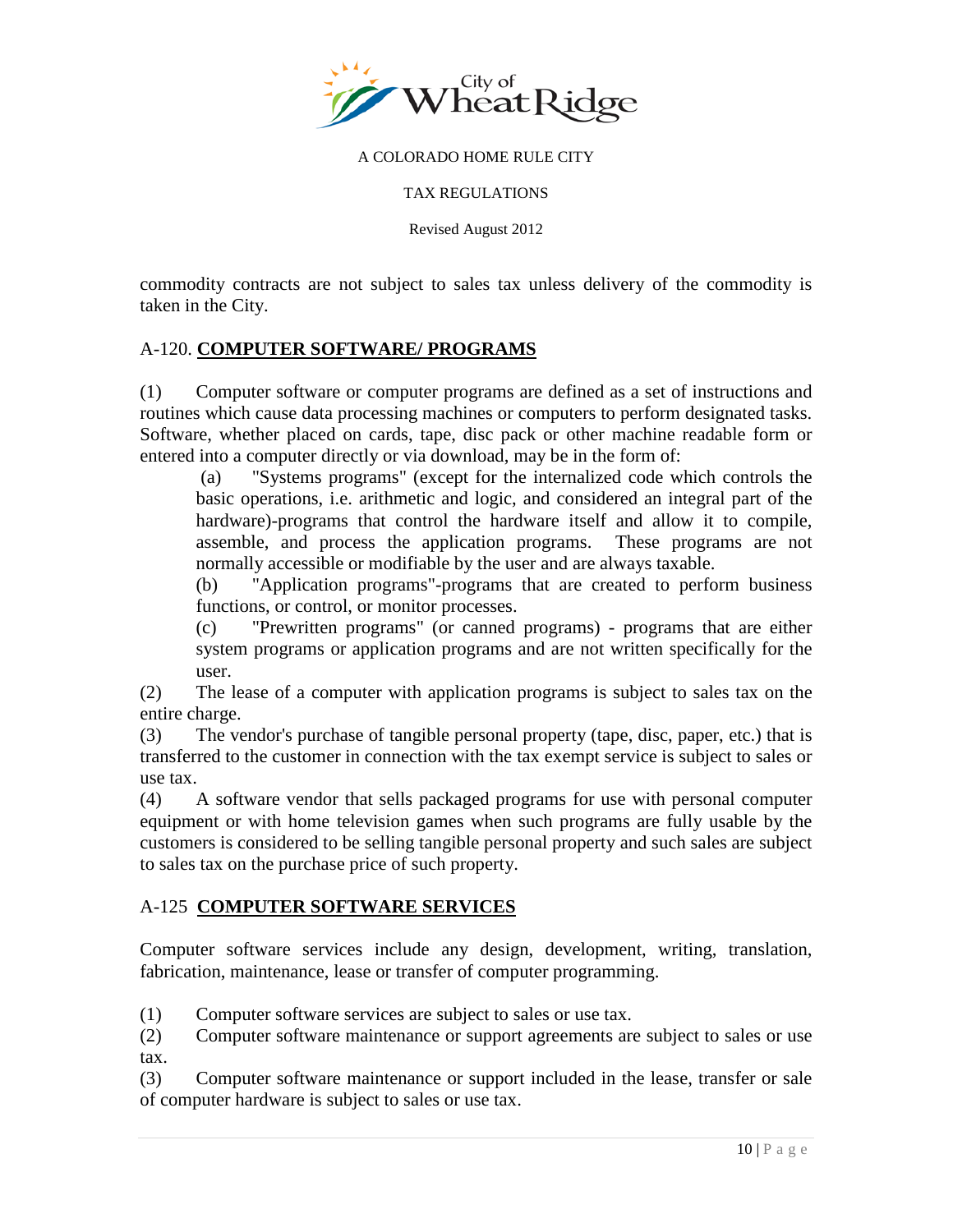<span id="page-10-0"></span>

TAX REGULATIONS

Revised August 2012

(4) If a company or consumer hires an outside software company or vendor to write, design, develop, translate or fabricate a computer software program the entire charge for that service is taxable. A use tax exemption on this service would only apply, if the company utilizes their own in-house employees or personnel in developing their own software computer program.

(5) Charges made to consumers for updates or rights to future updates to programs are subject to sales or use tax.

## A-130. **CONCRETE - READY MIX**.

The sale of ready-mix concrete is subject to sales tax on the delivery price, which includes minimum load and transportation charges. Standby fees charged after arrival at the destination are not subject to sales tax if stated separately on the purchase invoice. When concrete is sold for a job site on which a building permit is required, no tax is due at the time of the sale because the tax will be collected through the permit and use tax process.

### A-140. **CONSIGNED MERCHANDISE SALES**.

Regardless of the status of the consigned inventory for the purpose of any other tax and regardless of whether the retail customer knows that the inventory is not owned by the vendor, the vendor is the retailer of the property and liable for the tax due on the retail sales.

## A-150. **CONSTRUCTION AND CONTRACTORS**.

(1) Contractor means any person, other than an employee, who performs work on a construction project, and includes, without limitation, building, electrical, plumbing and heating contractors.

(2) A contractor may pay the building use tax in either of two ways:

- (a) By determining an estimated amount of the total cost of construction as established by the City Building Inspector and stated on the building permit and multiplying 60% of that value by the current tax rate; or
- (b) By obtaining a sales and use tax license and remitting tax monthly based upon actual purchases. The City may require that a contractor file a return for each project.

(3) Any contractor who permits the use of the contractor's equipment at an hourly, daily or other periodic rate is presumed to be a lessor of tangible personal property and must collect the sales tax on the fees charged for the use of such machinery and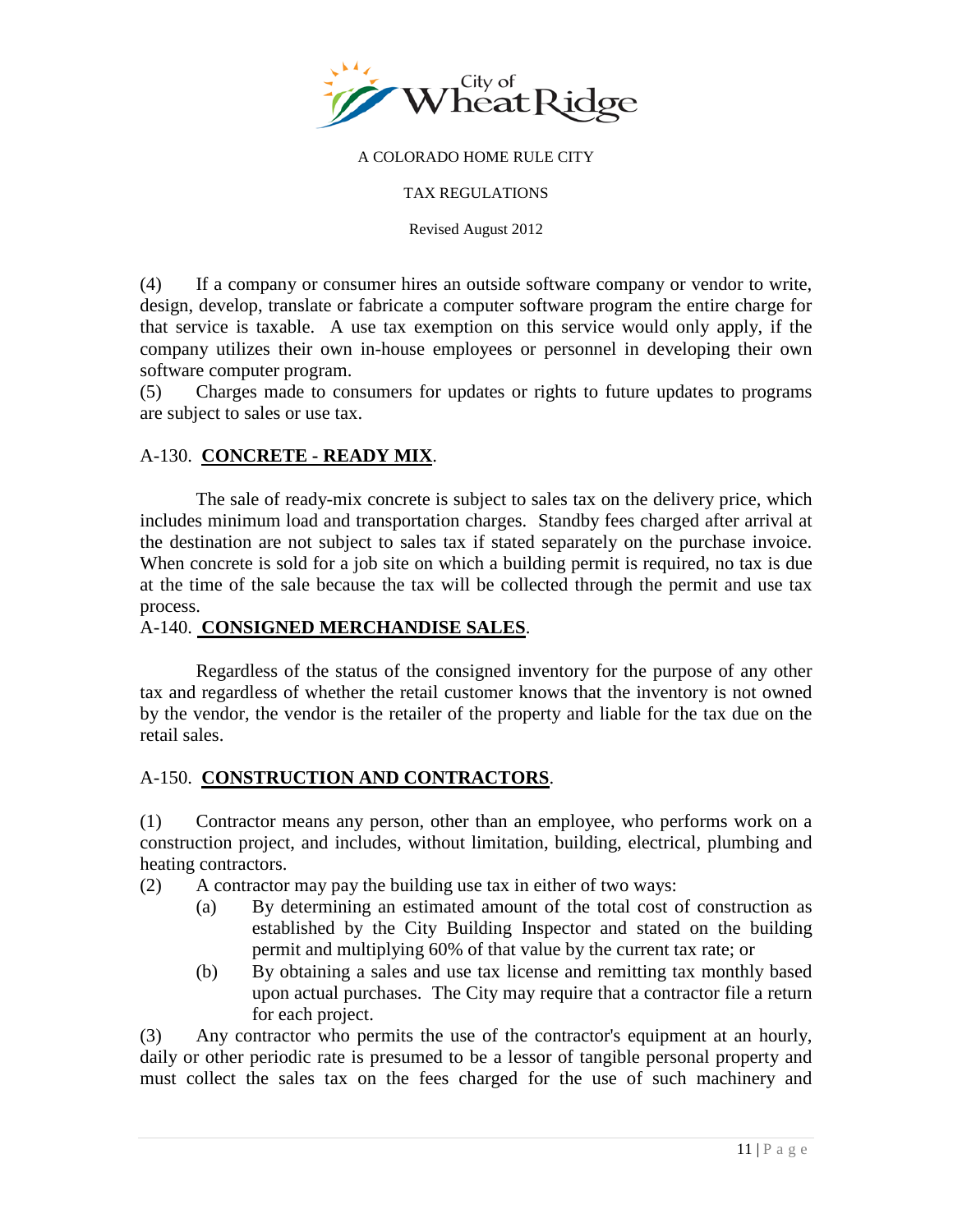<span id="page-11-0"></span>

#### TAX REGULATIONS

Revised August 2012

equipment. If the charge for the operator of the equipment is not segregated from the rent for the hire of the equipment, the measure of the tax will be the total fee charged.

(4) The contractor is always the consumer of the materials used in the construction project and may not avoid the payment of the sales or use tax by any subterfuge such as the use of provisions in a construction agreement or by use of the name of a tax-exempt entity on an invoice or purchase order, whether or not the contractor is indicated thereon as the agent of such tax exempt entity.

(5) A vendor or retailer that is also a contractor must remit the tax on materials removed for use in its construction jobs from its own stock of goods held for sale and must base the tax on the value to the customer. In other words, a contractor/retailer who sells bricks for \$5 each at retail, but charges out a discounted rate of \$4 each for their own projects will calculate tax on the \$4 per brick rate. If no discount is made, the full retail price is the basis for tax.

(6) Sales of stoves, refrigerators, washing machines, clothes dryers, air conditioners, heat pumps, storm windows, storm doors, patio covers, carpeting, wallpaper, fencing, prefabricated swimming pools, lawn sprinkler systems, nursery stock, landscaping materials, sod, site lighting, concrete or asphalt paving, or other items of tangible personal property to be affixed to, installed in or used in conjunction with a structure, which can be removed without substantial damage to the structure, are not part of the work performed by a contractor subject to building permit use tax. In such cases, the tax will be collected from the purchaser by the vendor of such items of tangible personal property, and the contractor may act as agent for a purchaser. If no local sales tax is collected on the purchase of such items, use tax must be remitted by the purchaser.

(7) If a contractor manufactures an item or materials to be incorporated into a building or construction project, the tax is measured by the value of the item if the contractor were to sell it at retail. Examples include but are not limited to custom cabinets, custom-cut lumber and custom windows made and installed or incorporated into the project by the contractor.

(8) Sales within the City of tangible personal property to be delivered and used outside the City by a construction company are exempt from tax if delivery of the items is made to a location outside the City.

## A-160. **CONTAINERS**.

(1) The sale of containers, labels, tags, cartons, packing cases, wrapping paper, twine, bags, shipping cases, bottles, cans, similar articles and receptacles sold to manufacturers, producers, wholesalers and jobbers for the compounding, processing or shipping of tangible personal property for resale is not taxable.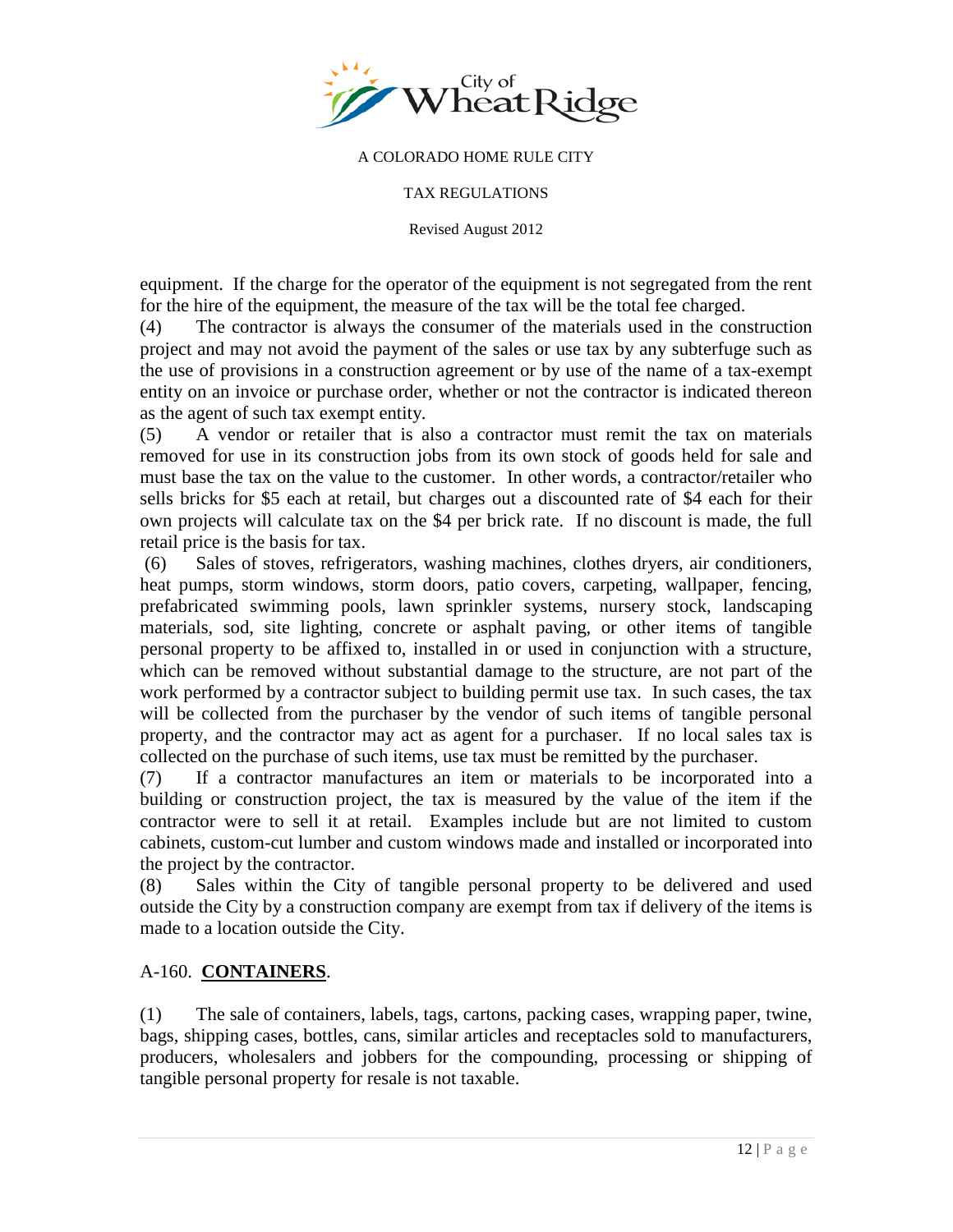<span id="page-12-0"></span>

#### TAX REGULATIONS

Revised August 2012

(2) The sale of containers, labels, tags, cartons, packing cases, wrapping paper, twine, bags and shipping cases by vendors in the final sale of tangible personal property to the consumer generally is taxable.

(3) The disposable items a restaurant offering carryout or delivery service uses to package food items intended for immediate consumption are not subject to sales tax however, convenience supplies such as napkins, straws, utensils, doggie bags or bags are.

(4) Vendors must charge sales tax on beverage bottle deposits however the sales tax must be refunded when the deposits are refunded.

### A-170. **COUPONS**.

(1) A manufacturer's coupon is issued by the manufacturer of an article and allows the customer a reduction in the sales price of the product upon presentation of the coupon to the vendor. Because the vendor is reimbursed by the manufacturer for the amount of the reduction, sales tax applies to the full purchase price before the deduction for the manufacturer's coupon.

(2) A store coupon is issued by the vendor for a reduction in the price of an article when the coupon is presented to the vendor by the customer. Because there is no reimbursement to the vendor for such reduction, the sales tax applies to the reduced purchase price of the article.

### A-180. **COVER CHARGES**.

All charges for admission to an amusement or entertainment event are subject to the admissions tax regardless of the provision of tangible personal property to the attendee upon payment of such admission. Any tangible personal property given is considered a premium and is subject to the sales or use tax at purchase because the substance of the cover charge transaction is to gain entry to the amusement or entertainment event, not to buy the premium.

### A-190. **CREDIT BUREAUS AND AGENCIES**.

A credit bureau or agency must collect tax on all credit reporting services provided by it including, without limitation, reproductions of credit reports, credit bulletins, and listings. The sale and/or rental of such information is subject to taxation whether the information is provided in tangible (books, publications, reports) or intangible (electronic listings) form.

The tax will be charged on the amount assessed to the customer for such information, and, in the event that the cost for the information is not stated separately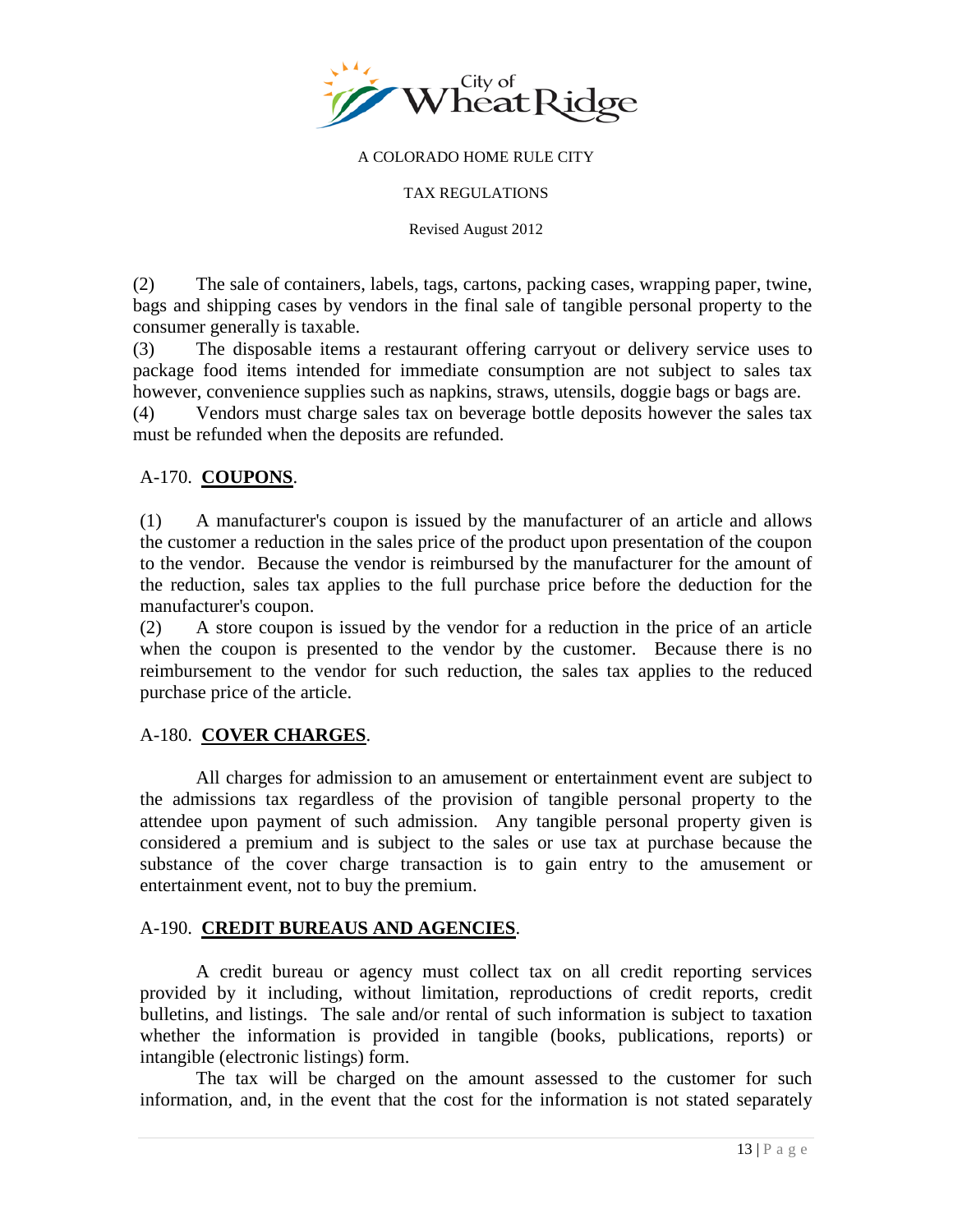<span id="page-13-0"></span>

#### TAX REGULATIONS

Revised August 2012

from the general membership fee, the total amount of such credit membership fee is taxable.

## A-200. **DENTAL LABORATORIES AND DENTISTS**.

(1) Purchase of supplies and materials by a dental laboratory which become a constituent part of a prosthetic device to be resold to a dentist are exempt from sales and use tax. Purchases of supplies and materials that do not become constituent parts of a prosthetic device are subject to sales tax.

(2) Sales of prosthetic devices to a dentist are exempt from sales and use tax. Prosthetic devices are replacements for lost or missing natural parts or are the addition of devices through prosthetic dentistry to aid the dental bodily functions. Prosthetic dentistry consists of the use of inlays, crowns, replacement of lost teeth, bands, brackets, and other band attachments, wires, intraoral and/or extraoral traction devices, and retaining or holding appliances and other devices which aid in the dental bodily functions.

(3) General business equipment and supplies of dentists are subject to sales or use tax, including all hand instruments and other items used for patient care, dental equipment and furnishings and supplies used for patient diagnostic records.

(4) Dental laboratories and dentists must obtain a Business/Sales and Use Tax License and remit tax as scheduled in Sec. 22-40(c ).

### A-210. **DRY CLEANERS AND LAUNDRIES**.

Dry cleaners and laundries must pay use tax on the purchase of all cleaning materials and supplies, machinery and equipment utilized in the business and not held for resale, rental or lease including, but not limited to, plastic or paper bags and hangers.

Dry cleaners and laundries must collect the sales tax on any counter sales of tangible personal property. Examples include but are not limited to lint rollers, sachets and hangers.

Self service laundries are in the business of renting fabric washing and drying equipment on site. They may also sell food, beverages, laundry supplies, and sundry other items over the counter or through vending machines. Items sold over the counter are subject to sales tax and each customer must be provided a receipt showing the tax paid. Items sold through vending machines are subject to sales tax based on gross receipts calculated as follows: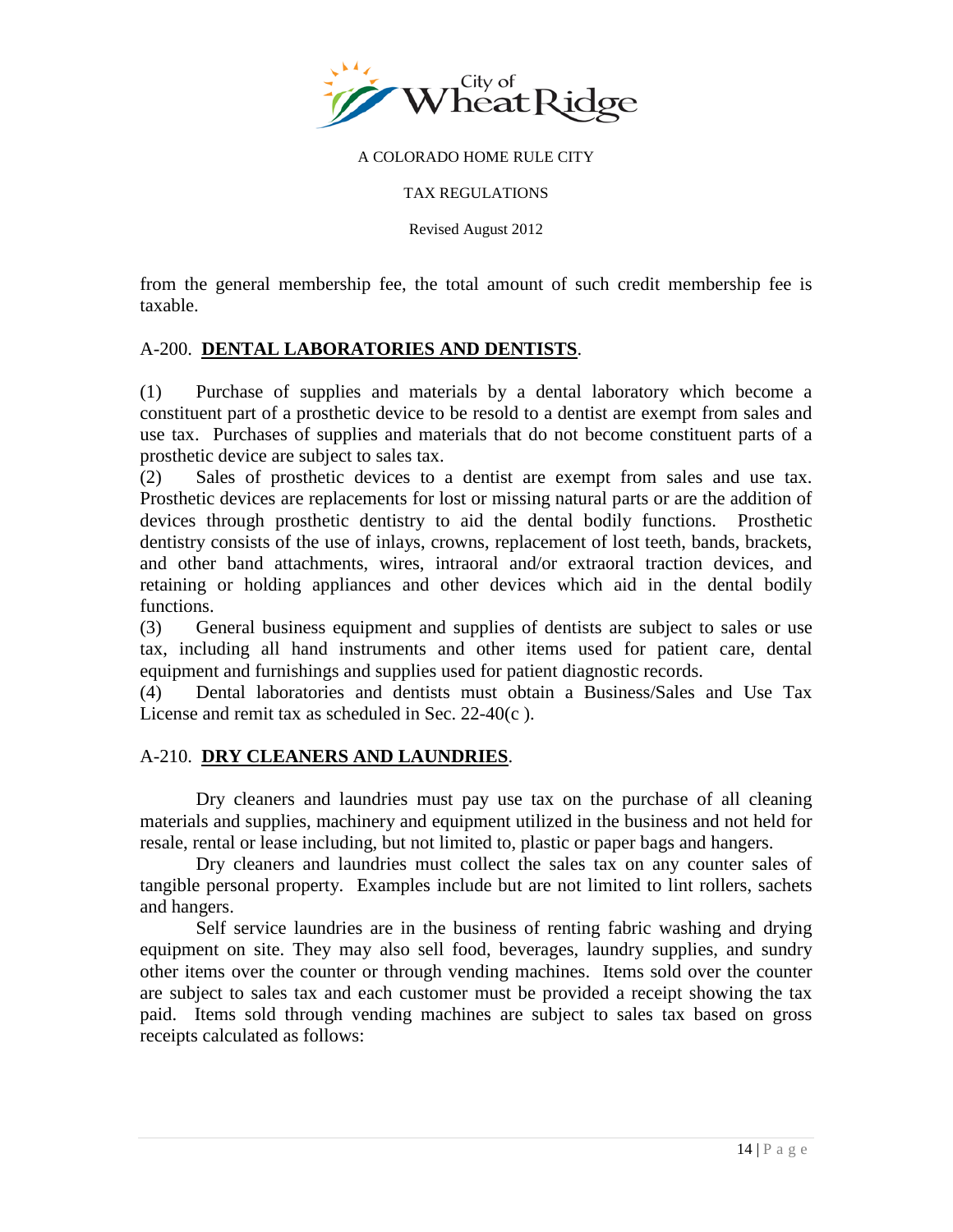<span id="page-14-0"></span>

TAX REGULATIONS

Revised August 2012

Taxable Amount = Gross Receipts  $x(1 - Tax Rate)$ 

Tax Due = Taxable Amount x Tax Rate

The tax is due 20 days after the end of the month and is the obligation of the owner of the vending machines. Commissions are not subject to the tax.

Amusement devices located in dry cleaners and laundries must be licensed annually according to Code sections 11-101 through 11-124 and paid play time is considered a short term rental be it paid by coin, card, key or any other method. Sales tax is due on the gross receipts from amusement devices.

## A-220. **EATING AND DRINKING ESTABLISHMENTS**.

(1) Sales of meals and beverages are subject to sales tax and any person making such sales must acquire a Business/Sales and Use Tax License and collect sales tax based upon the total consideration paid therefor as follows:

(a) Caterers and other persons similarly engaged are liable for sales tax on the total selling price of items sold and/or charges for service essential to providing meals and beverages.

(b) Private enterprises, such as commercial and manufacturing companies, and public agencies, such as governmental organizations, regularly serving and charging their employees or the public for meals and beverages are liable for sales tax based upon the selling price of such meals and beverages.

(c) Fund-raising meals priced in excess of the regular selling price are subject to sales tax on the regular selling price.

(d) Vendors of meals and drinks must pay the tax on purchases of articles used or consumed in the operation of the business, including fixtures, linens, silverware, disposable convenience items and glassware.

(e) When a customer purchases one dinner and receives another dinner free as a result of presenting a coupon for the free dinner, sales tax applies only to the actual amount charged.

(2) Boarding houses which serve meals only to persons regularly boarding there and not to the public should not collect sales tax on the meals. Such boarding houses are not exempt from sales tax on their purchases of food and non-food items.

(3) Nontaxable gratuities include cash tips (money left by the patrons for the benefit of those providing the service), charge tips (amounts added to the sales check by patrons for the benefit of those providing the service), banquet tips and tips separately stated and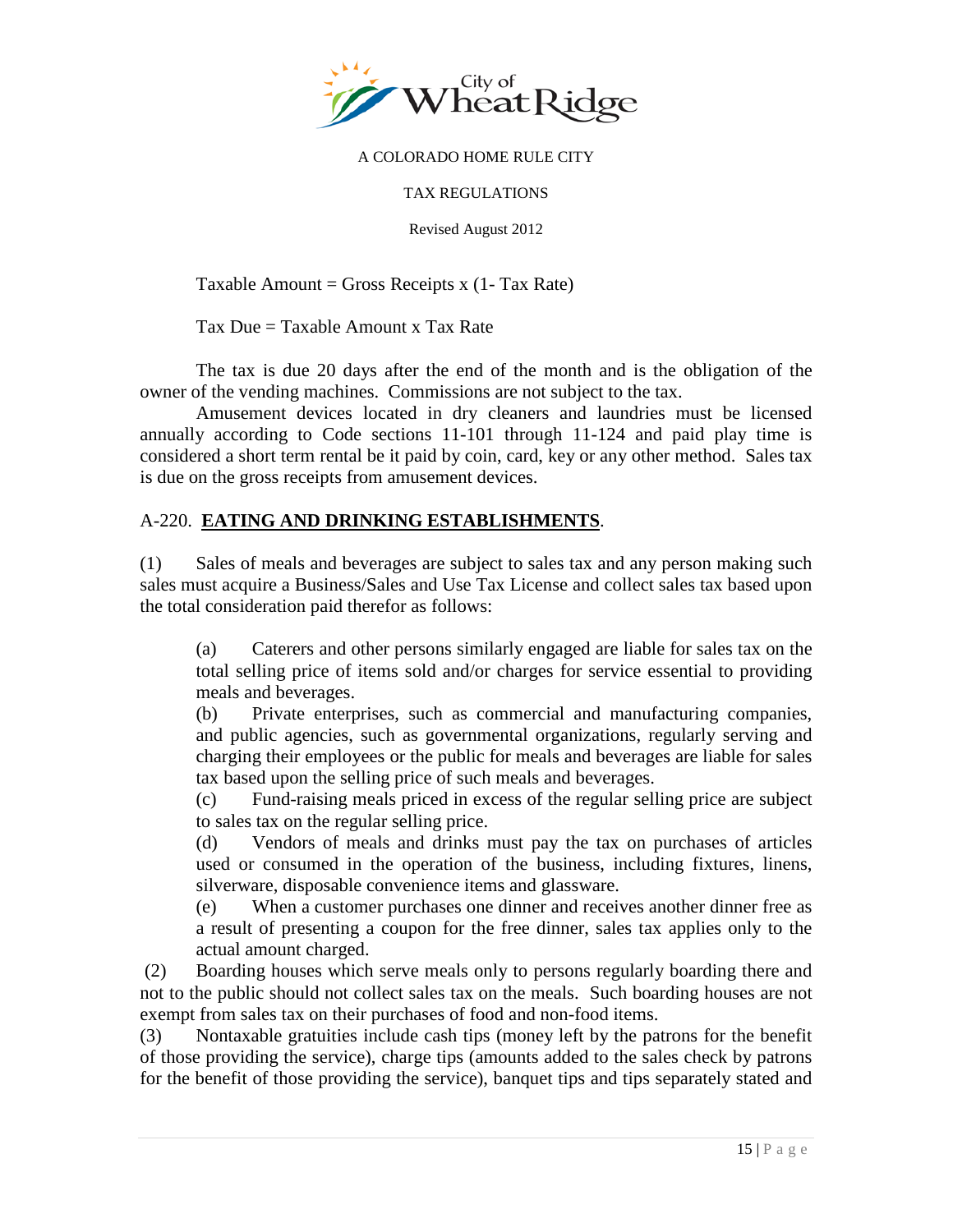<span id="page-15-0"></span>

TAX REGULATIONS

Revised August 2012

added to the sales check by the vendor at a flat rate if the amount is distributed by the vendor to persons who actually render the service.

(4) Tax on sales of alcoholic beverages may be remitted based on gross receipts. The tax is calculated as follows:

Taxable Amount = Gross Receipts x  $(1-Tax Rate)$ 

Tax  $Due = Tax Rate \times Taxable$  Amount

(5) All sales of alcohol must be recorded separately and clearly marked on guest checks and receipts. Documentation of purchases of alcohol for resale must be retained for three years from the end of the year.

## A-230. **FABRICATING, PRODUCING AND PROCESSING**.

(1) "Fabricating, producing and processing" includes any operation which results in the creation or production of an article of tangible personal property or which is a step in a process or series of operations resulting in the creation or production of such an article, excluding operations not related to the creation or production of such an article.

(2) Sales tax applies to the total charges for the fabrication or production of an article of tangible personal property made to order. For example, if a manufacturer orders a machine part from a machine shop, the tax shall be paid on the total charge for the part, including labor, although charges for labor may be segregated from the cost of the materials. Similarly, the total charge for making drapes is subject to tax.

## A-240. **FIDUCIARY**.

Trustees, receivers, executors or administrators who, by virtue of their appointment by a state or federal court, operate, manage or control a business engaged in buying or selling of tangible personal property, including the liquidation of the assets of a bankrupt, insolvent or deceased person or entity, must acquire a sales tax license in the fiduciary's name and otherwise meet the collection and reporting requirements.

## A-250. **FINANCIAL INSTITUTIONS**.

(1) Banks, savings, and loan associations and similar financial institutions who offer gifts or premiums of tangible personal property as an inducement for opening an account,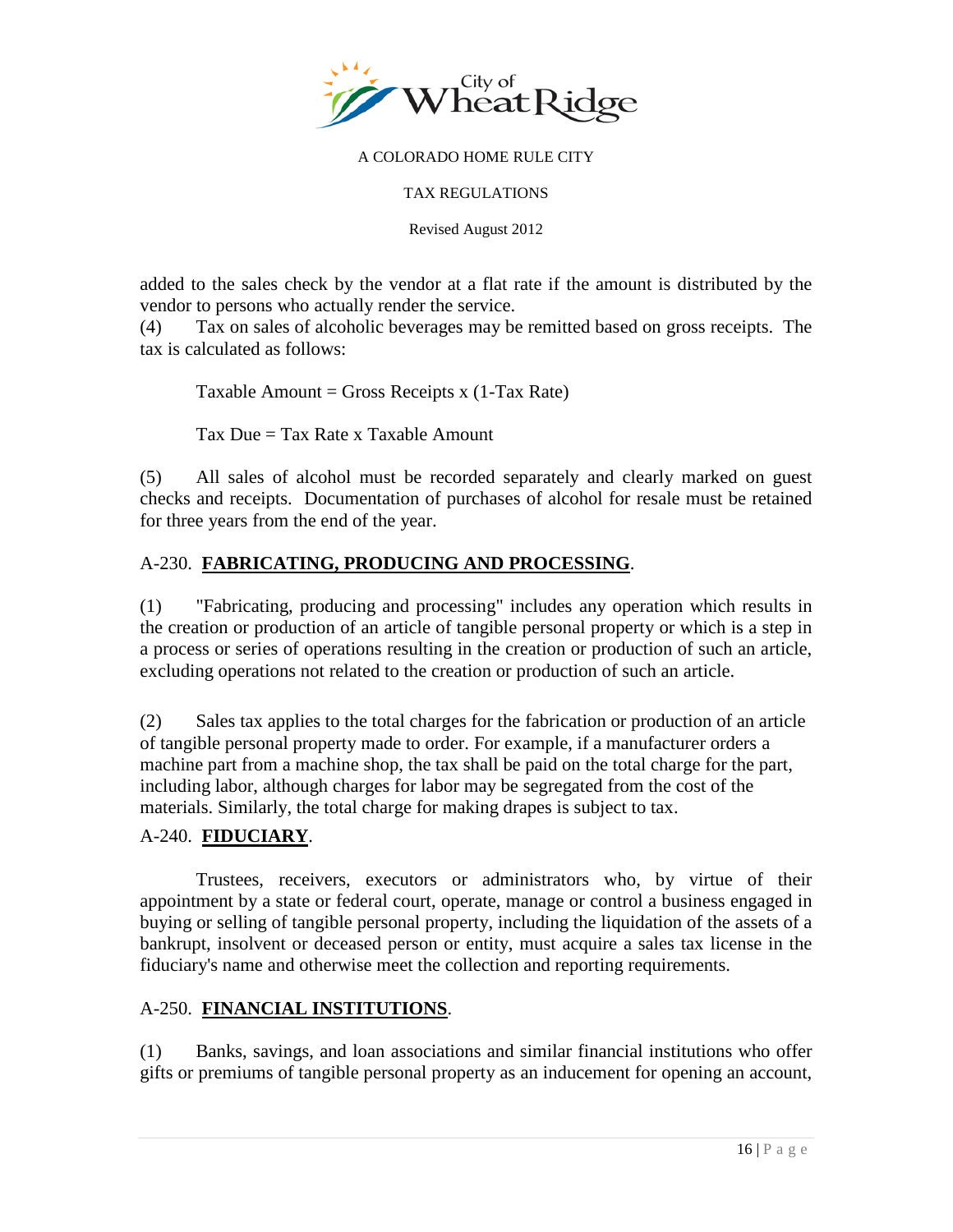<span id="page-16-0"></span>

TAX REGULATIONS

Revised August 2012

making a deposit or adding to an account are making sales of tangible personal property or are making taxable purchases.

(2) These gifts and premiums are purchased by the financial institution and given to the customer or offered to the customer at a reduced price when an account is opened or a deposit is made to the customer's account. The purchase of these gifts and premiums or sales thereof are to be reported in the following manner:

(a) Sales of these premiums and gifts at a reduced price are treated as retail sales, and the financial institutions must collect the sales tax from the customer on the sales price. If the financial institution's purchase price exceeds the sales price, the difference between the financial institution's purchase price and the sales price shall be taxable to the financial institution.

(b) If an item is given to the customer, then the item's full purchase price (cost) to the financial institution is subject to the use tax and is remittable to the City by the financial institution.

## A-260. **FOOD SALES AND USES - EXEMPT**.

(1) Any food, as specified in 7 U.S.C. Section 2012(g) as such section exists on October 1, 1987, or is thereafter amended, which is purchased with food stamps pursuant to the federal food stamp program is totally exempt from the City sales tax.

(2) Any food, as specified in 42 U.S.C. Section 1786, as such section exit on October 1, 1987, or is thereafter amended, which is purchased with WIC vouchers pursuant to the federal special supplemental program for women, infants, and children is totally exempt from the City sales tax.

(3) Food or meals purchased with Federal food stamps or with funds provided by the special supplemental food stamps for women, infants, and children, 42 U.S.C. Section 1786, in the following instances:

(a) Retail food stores which primarily sell food for home preparation and consumption and in which one or more staple food items make up more than 50 percent of eligible food sales. These stores shall include: full-line grocery stores; convenience stores; stores which sell meat, poultry, or fish; stands which sell agricultural commodities; farmers markets; milk routes; bread routes; day-old bread stores; bakeries which sell bread; and nonprofit cooperative food-purchasing ventures which are properly licensed to sell food in the state and locality in which they are operating.

(b) The meals are prepared for and served to residents of federally subsidized housing and for the elderly; or are prepared for and served to persons who are sixty (60) years of age or over or who receive supplemental security income benefits, and their spouses, in senior citizens' centers, apartment buildings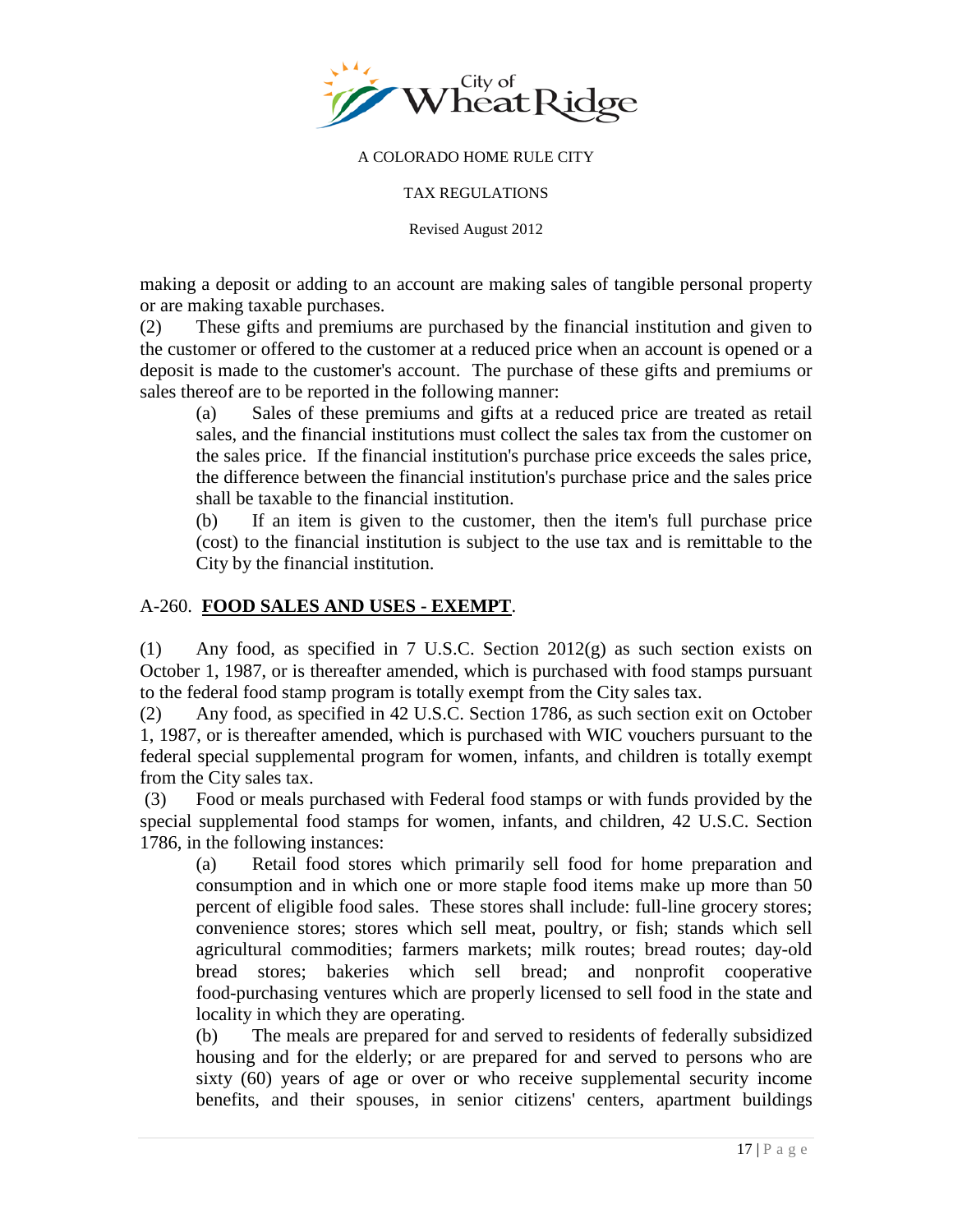

#### TAX REGULATIONS

Revised August 2012

occupied primarily by such persons, public or private non-profit establishments (eating or otherwise) that contract with the appropriate agency of the state to offer meals for such persons at concessional prices;

(c) The meals are prepared for and delivered to persons sixty (60) years of age or over and persons who are physically or mentally handicapped or otherwise so disabled that they are unable adequately to prepare all of their meals, when such meals are prepared for and delivered to them (and their spouses) at their home by a public or private non-profit organization or by a private establishment that contracts with the appropriate state agency to perform such services at concessional prices.

(d) The meals are prepared for and served to narcotics addicts or alcoholics as part of drug addiction or alcoholic treatment and rehabilitation programs;

(e) The meals are prepared for and served to disabled or blind recipients of Federal financial benefits under the Social Security Act who are residents in a public or private non-profit group living arrangement that is certified for no more that sixteen residents by the appropriate state agency or agencies under regulations issued under the Social Security Act; or

(f) The meals are prepared for and served to women and children temporarily residing in public or private non- profit shelters for battered women.

(g) The federal food stamp program definition of food includes, among other items, meat, poultry, fish, bread. and breadstuffs, cereals, vegetables, fruits, fruit and vegetable juices, dairy products, coffee, tea, cocoa, candy, breath mints, condiments, spices, soft drinks, cakes, cookies, potato chips, special dietary foods (e.g. diabetic and dietetic), enriched or fortified foods, health food items (e.g. Metrical, Enfamil, Sustegen, wheat germ, brewer's yeast, sunflower seeds which are packaged for human consumption, rose hips powder which is used for preparing tea, and other food products which are substituted for more commonly used food items in the diet), infant formulas, distilled water for human consumption, ice for human consumption, and items incorporated into foods with other ingredients (e.g. pectin, lard, and vegetable oils).

(h) NON FOOD ITEMS even if sold in grocery or similar type stores (e.g. hardware, clothing, common household items such as cooking utensils, cleaning, and paper products, soaps, toiletry articles, grooming items, and cosmetics) are subject to taxation even if purchased with federal food stamps or WIC vouchers.

- (4) Seeds and plants for producing food which are purchased with Federal food stamps or WIC vouchers are exempt from sales tax.
- (5) Food purchased by a licensed retailer who presents in good faith a completed State, local or generally accepted multi-jurisdictional exemption for resale form is exempt from sales tax.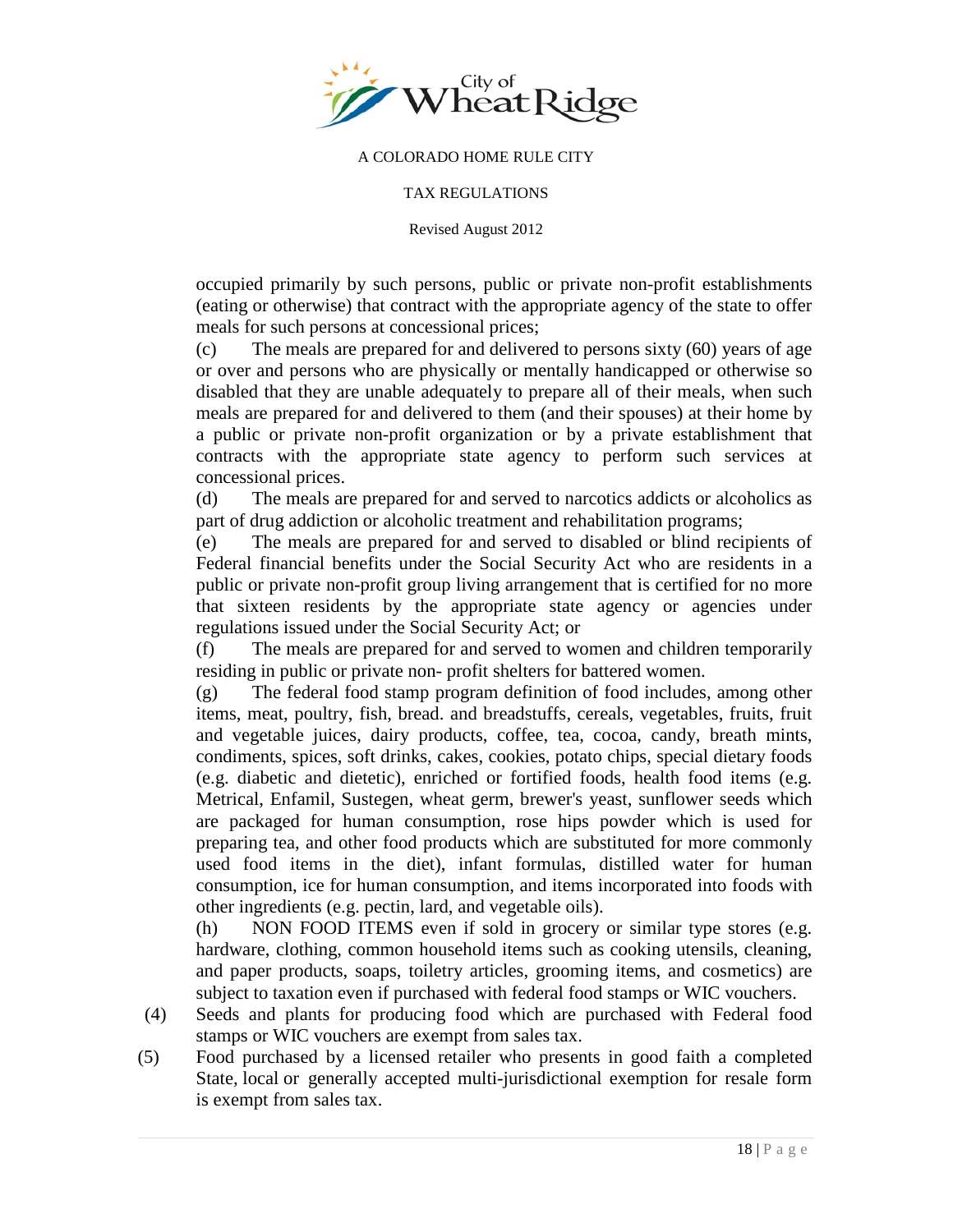<span id="page-18-0"></span>

### TAX REGULATIONS

Revised August 2012

(6) Food purchased tax exempt for resale and donated to any publicly funded school lunch program or any non-profit facility to feed the low-income elderly or the addicted, infirm or indigent is exempt from sales tax.

### A-261. **FOOD SALES AND USES - TAXABLE**.

- (1) All sales of food for immediate or home consumption to the final consumer or user, excepting eligible food stamps and WIC vouchers purchases, are subject to sales tax.
- (2) All food purchased tax exempt for resale that is used for other than resale or any of the specified charitable purposes, such as for samples or employee benefit, is subject to use tax.

## A-270. **FREIGHT, DELIVERY AND TRANSPORTATION CHARGES**.

(1) If taxable tangible personal property is sold F.O.B. Shipping Point, the purchaser at that point assumes the risks of ownership, and transportation costs do not appear on the seller's invoice, the cost of transportation paid by the purchaser to the carrier is not subject to the tax.

(2) If taxable tangible personal property is sold F.O.B. Shipping Point, and the invoice allows a credit for transportation charges paid or to be paid by the purchaser, the tax shall be computed on the total invoice charge before the credit.

(3) If taxable tangible personal property is sold on a delivered or F.O.B. Destination basis, the tax shall be computed on the total charges, even when the seller bills the purchaser separately for the freight charges.

(4) If the seller delivers taxable tangible personal property and makes a charge which appears separately on the invoice, and in fact the seller assumes responsibility for loss and damage in transit, the tax shall be computed on the total invoice charges.

(5) If the seller has prepaid the transportation charges that appear on the seller's invoice as an additional charge, or a separately invoiced charge is made, the tax shall be computed on the total charges unless the seller was acting as a bona fide agent of the purchaser to effect transportation by the carrier of the purchased goods as in F.O.B. Shipping Point, prepaid/charge back.

### A-280. **GIFT CERTIFICATES**.

Sale at retail: Sales at retail of gift certificates, gift cards and similar items which convey cash value, as well as their redemption for cash, are not subject to tax. If the gift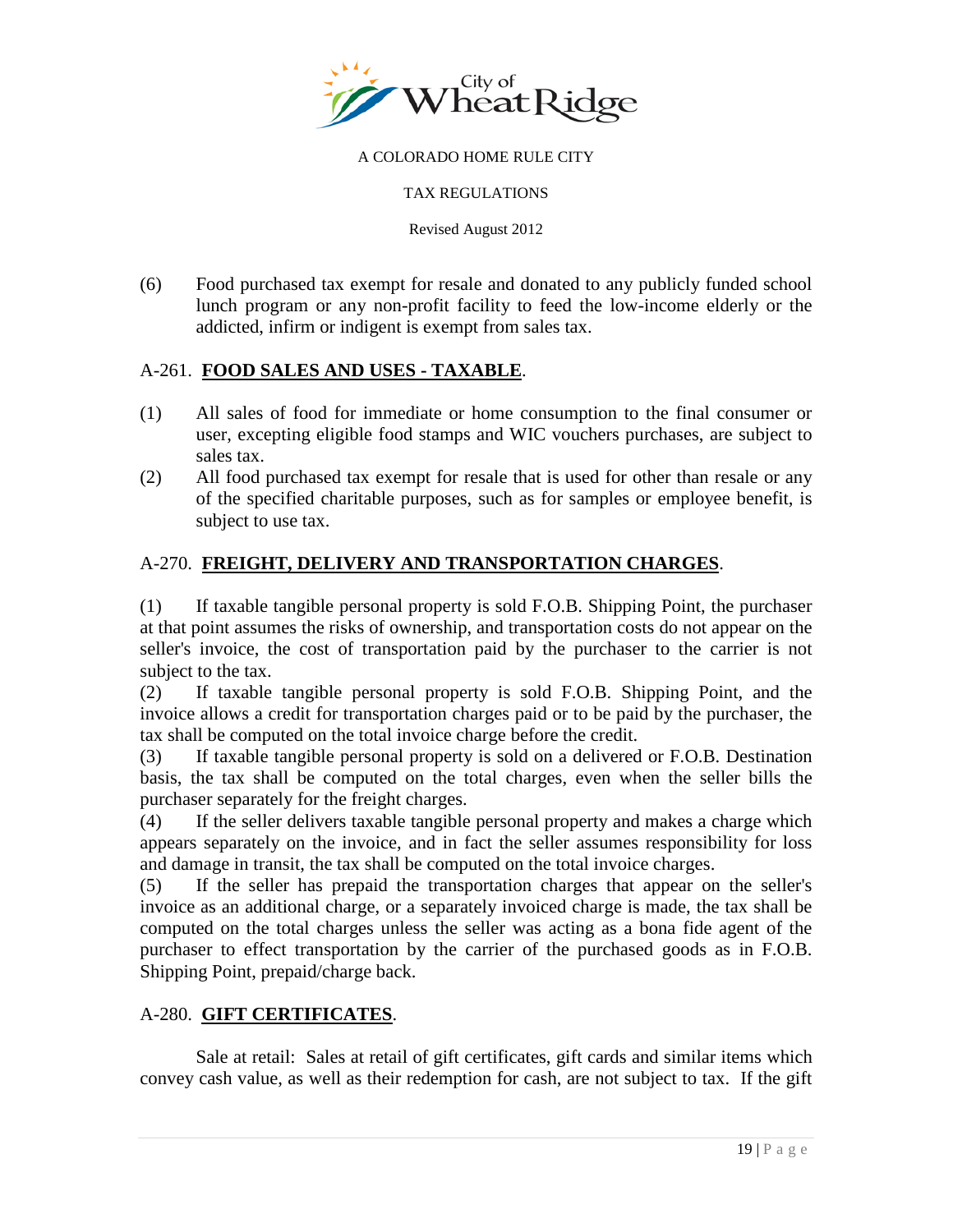<span id="page-19-0"></span>

#### TAX REGULATIONS

Revised August 2012

certificates, gift cards or similar are redeemed for merchandise, sales tax is due on the total purchase price of the merchandise.

Retailer's purchase: The tangible property of gift certificates, gift cards or other items which convey cash value are subject to sales or use tax to the retailer who later places value on and issues them because the retailer's customer is buying the value represented, not the tangible property used to convey it. Gift certificates and similar are akin to checks, which are taxable upon purchase, require action to be of value and have no value once that value is transferred. Any value gift certificates and similar acquire after the cash value is used up or expired, such as when they become collectors' items, is irrelevant in the original transaction.

### A-290. **GIFTS, PREMIUMS AND PRIZES**.

Purchases of tangible personal property for use as gifts, premiums or prizes for which no valuable consideration is received by the purchaser from the recipient are subject to sales tax on the total purchase price. The purchaser is deemed to be the user or consumer of such property. If the property is purchased from a licensed City vendor, then sales tax should be paid to the vendor upon such purchase. If purchased without a legally imposed municipal tax being paid then the amount of tax due must be submitted to the City as a use tax.

The tax applies to the entire receipts from operators of "grab bag" concessions from which customers always receive some tangible property in return for payment.

### A-300. **HOSPITALS AND CLINICS**.

Hospitals and clinics that do not qualify as charitable or governmental organizations under the sales and use tax provisions of the Code of the City of Wheat Ridge are required to pay sales and use tax on purchases of tools, equipment, instruments, medical and surgical supplies, furniture and fixtures, and business office supplies. Exempt from the tax, however, are purchases of prescription drugs and prosthetic devices as defined in the Code.

Hospitals and clinics that qualify as charitable or governmental organizations under the sales and use tax provisions of the Code must pay sales tax on purchases of medical supplies and equipment unless specifically exempted by Section 22-58(a)(25.5) of the Code.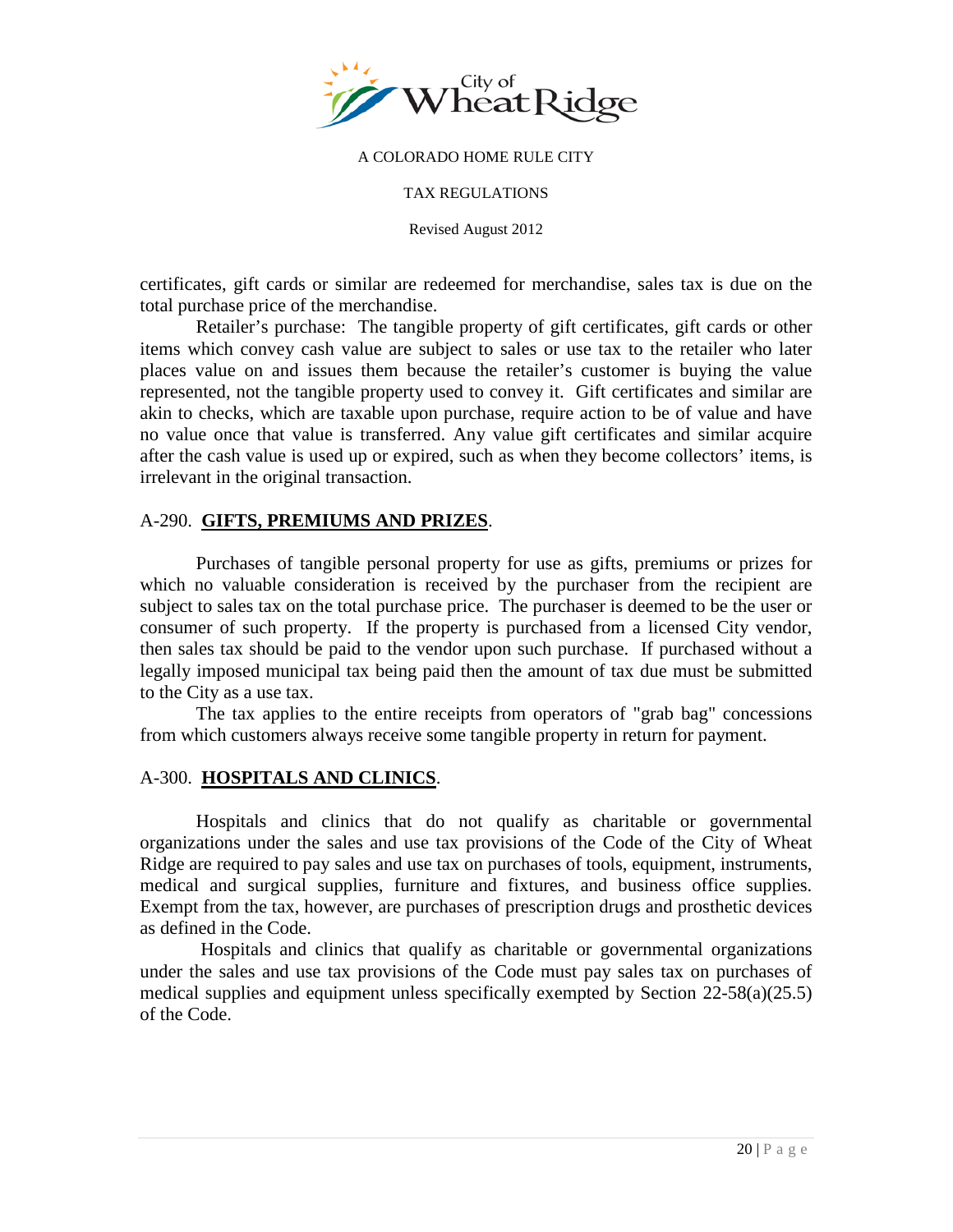<span id="page-20-0"></span>

#### TAX REGULATIONS

Revised August 2012

## A-310. **HOTELS AND MOTELS**.

Purchases of supplies such as toilet tissue, soap, shoe shine cloths, clothes bags, matches, facial tissue, coffee and other items available to guests without additional charge are subject to sales or use tax at the time of purchase by the hotel or motel. In addition, linens, furniture, pool equipment and supplies, and similar items are subject to sales tax at the time of purchase by the hotel or motel. If a legally imposed municipal tax is not paid at the time of purchase then the tax due must be submitted to the City as use tax.

The rental of banquet facilities, ballrooms, meeting rooms and similar is subject to sales tax. Admissions charges for entry to any amusement or entertainment events held in them are subject to the 4% admissions tax; registration fees for conferences, seminars, private trade shows and meetings are not admissions charges.

## A-320. **ICE**.

Sales of ice to other sellers of ice or to sellers of soft drinks for use as a component part of a drink are for resale and are not subject to sales tax.

Sales of ice to manufacturers, carriers or any other consumer for the purpose of cooling or keeping perishable items or property or for other uses are taxable sales.

If ice is used for the sole purpose of becoming an ingredient or component of the finished product, as where it is used solely to supply all or part of the water content of sausage and luncheon meats, then the sale of the ice is a sale for resale. If not purchased for that sole purpose, and the purchase is not otherwise exempt, as for resale, then the purchase is subject to sales tax.

Ice sold for human consumption is taxable.

### A-325. **INITIAL USE OF PROPERTY**.

Any item purchased for use or consumption by the purchaser is subject to sales or use tax at the time of purchase, even though the item shall be resold later in either its original or altered form. A tax-free purchase is taxable in full the first time it is used by the purchaser for a nonexempt purpose.

### A-330. **INSURANCE COMPANIES**.

Insurance companies are not exempt from sales tax on purchases of tangible personal property for their consumption, including articles given as gifts or premiums to clients.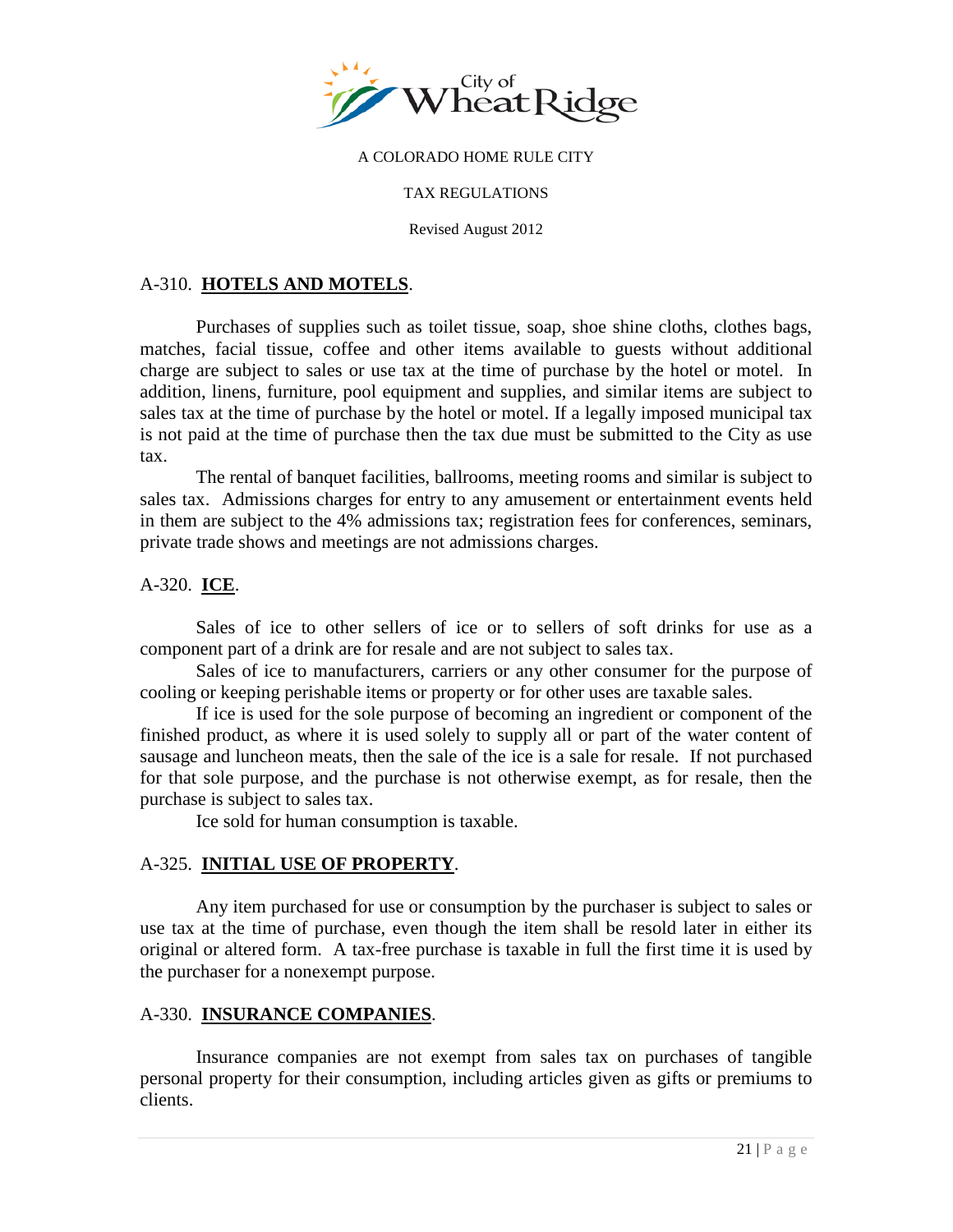<span id="page-21-0"></span>

#### TAX REGULATIONS

Revised August 2012

Purchases of articles by an insurance company to replace insured damaged property are subject to the sales tax. Articles purchased by the insured with the proceeds of a damage claim settlement received from an insurance company are subject to the sales tax.

### A-340. **INTEREST.**

(1) Interest shall be calculated and assessed at the rate of one percent (l%) per month from the due date that a tax deficiency remains unpaid.

(2) When a timely protest is made to a Notice of Assessment, no additional interest shall be assessed on any tax for the period between the date of the Notice of Assessment and the date of the hearing, whether formal or informal.

(3) Interest properly assessed on any tax deficiency shall not be waived.

## A-345. **ITEMS INCLUDED IN PURCHASE PRICE**.

(1) Intermingled sales and service --- repairs, installations, maintenance, refurbishment. The sales tax applies to an operation which restores a used or worn item of tangible personal property essentially to its original form in the following manner:

(a) If the person performing the repair, installation, maintenance or refurbishment separates, itemizes and invoices at a specific price the parts, materials and supplies consumed or used during such process and states separately an amount for labor and/or time consumed, only that portion of the total price charged which relates to parts, materials and supplies is subject to sales tax.

(2) Intermingled sales and service--manufacturing, producing, fabricating and processing made-to-order items: The sales tax applies to the total price charged for manufacturing, producing, fabricating, and processing tangible personal property which has been made-to-order or tailor made for the purchaser. Manufacturing, producing, fabricating or processing occurs when tangible personal property is created, transformed or reduced to a different state, quality, form, property or thing. Transformation may occur by hand, machine, art, chemical action or natural means. The total price is subject to the tax, although materials or parts and labor may be listed separately on the bill or invoice.

(3) Transportation charges--freight, delivery, drayage, shipping costs: Included in the purchase price are transportation and other charges to effect delivery to the purchaser if the sales agreement requires such delivery to consummate the sale. Generally, charges for transportation to the place where title is to pass are included in the purchase price and charges for transportation after title passes are not included. The determining factor is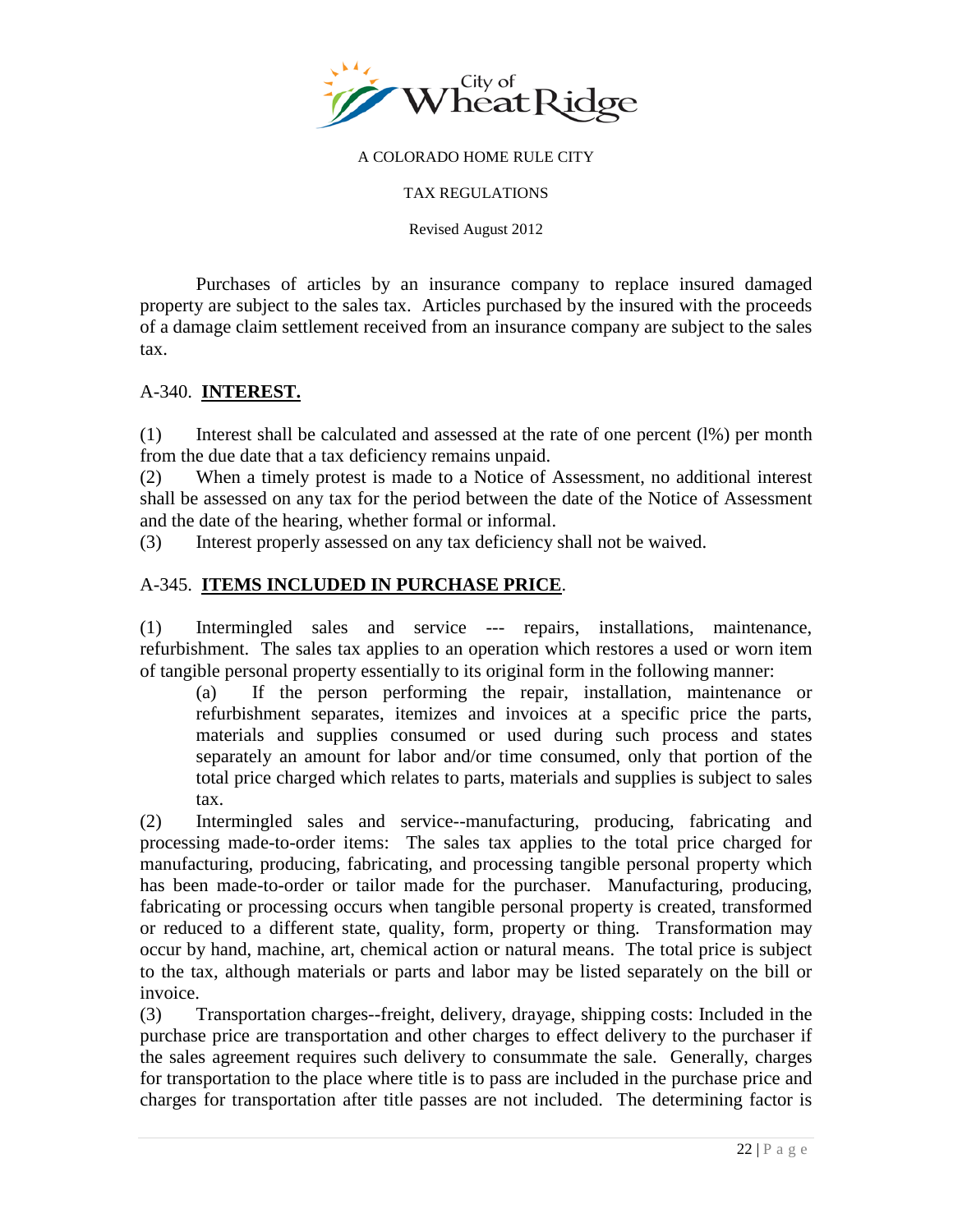<span id="page-22-0"></span>

#### TAX REGULATIONS

Revised August 2012

the agreement between the vendor and the purchaser. However, when the liability for the shipment rests with the vendor, the freight costs shall be included in the purchase price and taxed. The manner of payment of the transportation charges does not control but may be evidence of the agreement between the parties.

## A-350. **JANITORIAL SERVICES**.

Hand soaps, paper towels, toilet tissue, disinfectants and other items furnished under a service contract and billed to the customer as separate and distinct items from the service are considered property sold at retail and are subject to the sales tax.

If such consumable items are not separately stated but are included in the janitorial service contract, then the janitorial service shall be deemed to be the user or consumer of the products and shall pay sales tax at the time of purchase or remit use tax on items purchased tax-free.

No sales or use tax is applicable to the charge for the service rendered.

## A-360. **LINEN SERVICES**.

(1) Persons engaged in the business of furnishing bed linens, table linens, mops, rugs, runners, diapers or apparel to customers under an agreement that includes a continuous service to be rendered in the periodic cleaning of such articles are deemed to be engaged in taxable rentals and must charge sales tax on such transactions.

(2) Items such as hand soaps, paper towels, toilet tissue, and disinfectants furnished under a service contract and consumed where delivered are considered property sold at retail and are subject to the sales tax.

(3) Lost or damaged items charged to customers are subject to sales tax.

## A-370. **MAINTENANCE AND SERVICE CONTRACTS**.

(1) The full contract price of tangible personal property and services sold in connection with the maintenance or service of tangible personal property, shall be subject to tax.

(2) Persons engaged in the business of rendering renovation services, such as painters and paper hangers, floor waxing services and others similarly engaged in repairing and servicing tangible personal property under a maintenance or service contract, are rendering a service and are considered the users of articles purchased and are subject to tax on these articles at the time they are purchased.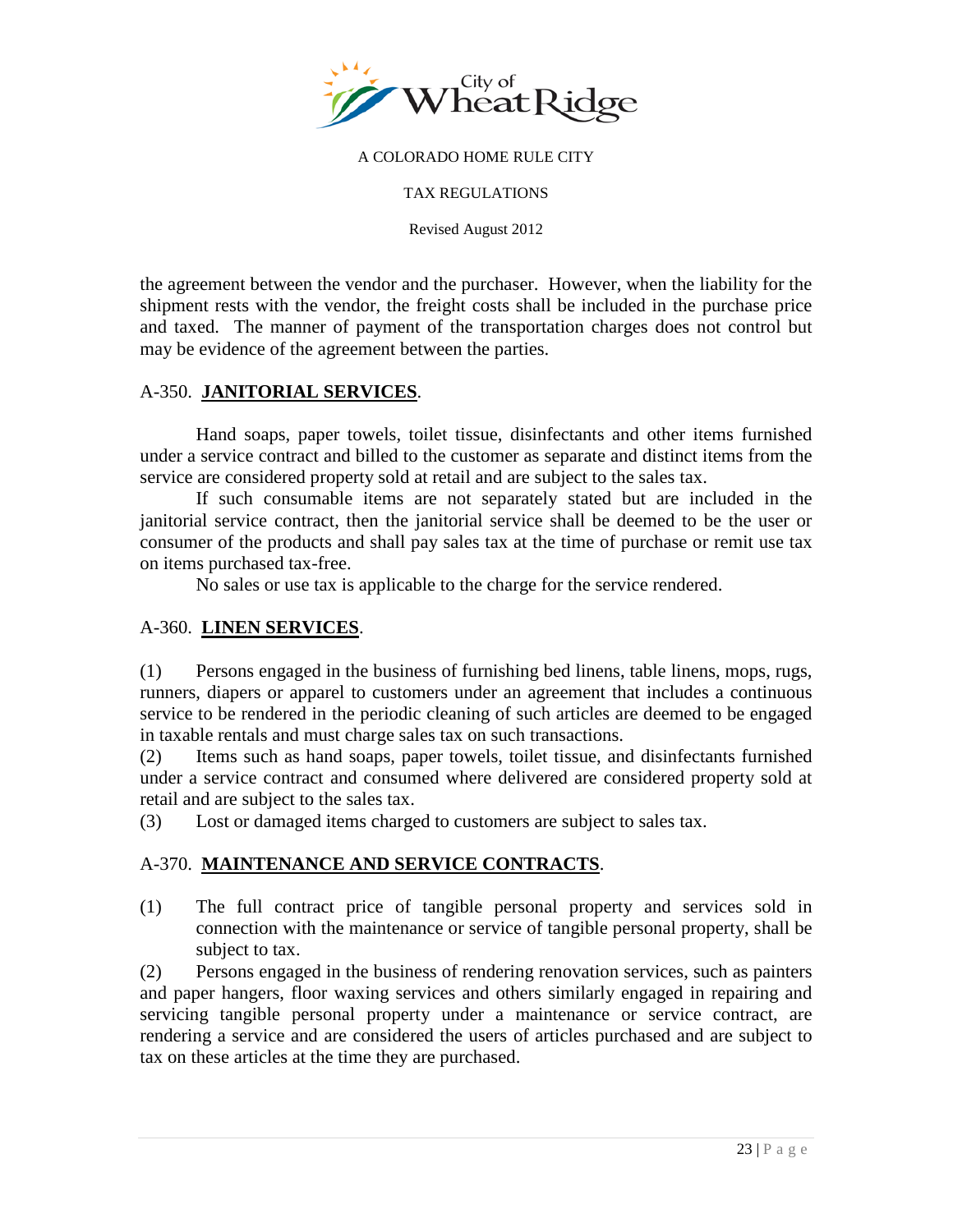<span id="page-23-0"></span>

TAX REGULATIONS

Revised August 2012

(3) A computer maintenance or service agreement is subject to tax on the full contract price charged to the consumer of the software maintenance and support agreement and in addition to terms disclosed under the consumer's software license agreement.

(4) Consumers billed maintenance charges on their telecommunications billing are subject to tax on all interstate, intrastate and international calls furnished by public or private corporations or enterprises.

## A-380. **MANUFACTURERS, PREFABRICATORS ACTING AS CONTRACTORS**.

A manufacturer or prefabricator may contract to build into real property that which it manufacturers or prefabricates. If the contract provides for the transfer of title to the materials prior to the time that the materials are built into the real property, and if the material price is separately stated from the installation price, then the manufacturer shall be considered to have sold the material. If not properly segregated, then the amount included for installation is also part of the taxable price.

## A-385. **MARKETING OR INFORMATION AGENCIES**.

Marketing or information agencies must collect city sales tax on the purchase price or charge for the access, use or receipt of any demographic study or listing, interest or opinion survey, or other information compilation sold for marketing or solicitation purposes.

The marketing or information agency services described in this regulation are subject to city sales tax whether the end product is tangible (books, publications, reports) or intangible (electronic listings).

## A-390. **MODULAR OR SECTIONAL HOMES**.

A "modular or sectional home" is a factory built structure that: (1) is built to a customer's specifications or inventory standards; (2) is not titled; (3) may be approved for HUD/FHA long term financing; (4) complies with conventional residential building codes; and (5) is separate from its delivery chassis.

A manufacturer or dealer who enters into a single contract with the customer is considered to be a construction contractor if the contract requires that manufacturer or dealer to sell and install the structure by incorporating it into the real property of the customer before title to the structure is passed. The manufacturer or dealer is considered to be the final consumer or the materials and supplies incorporated into the real property under the contract. A manufacturer or dealer who merely sells a modular or sectional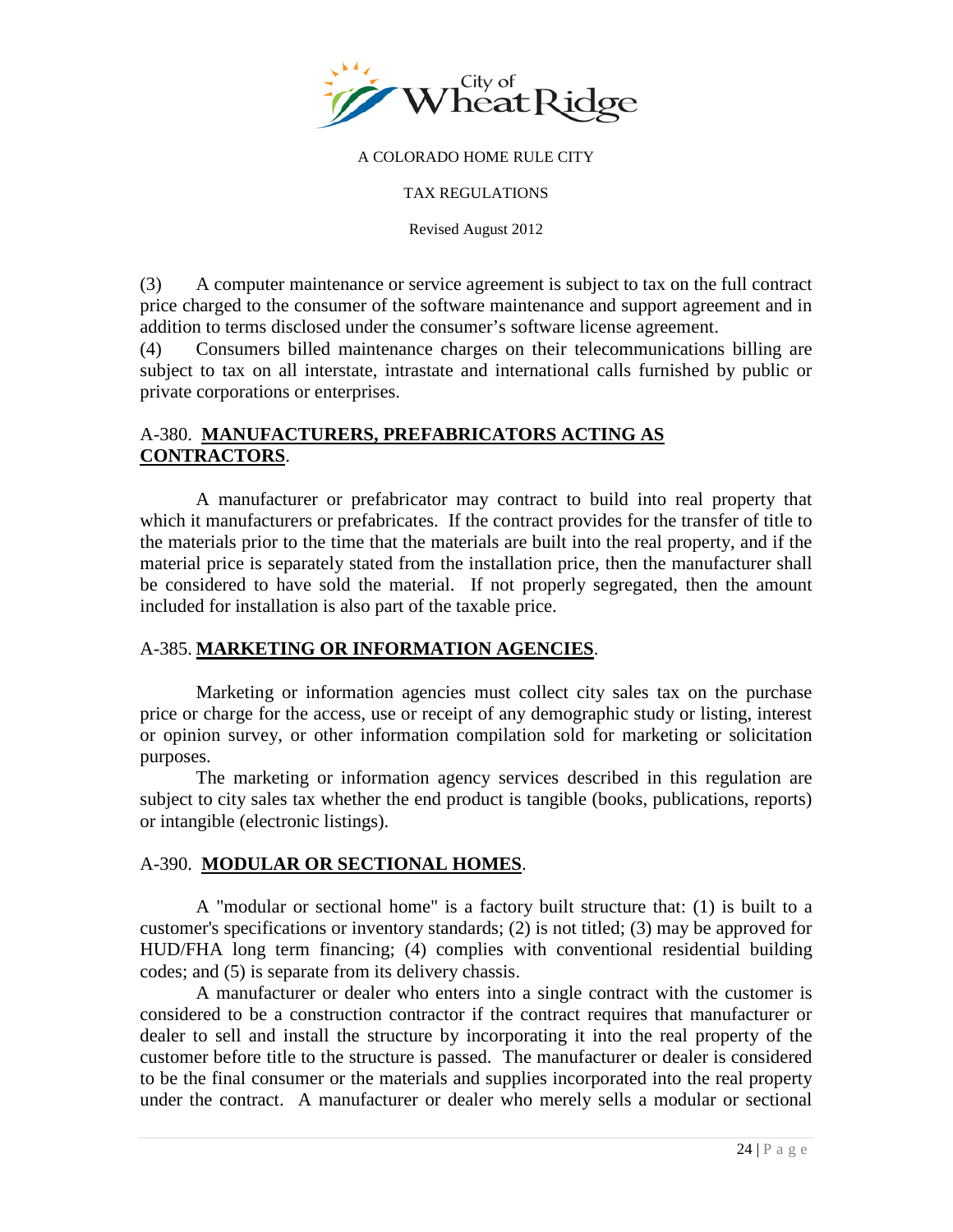

#### TAX REGULATIONS

Revised August 2012

home to a customer and does not at the time agree to incorporate it into the real property of the customer is considered to be a vendor and is required to charge sales tax on the total purchase price of the structure.

A modular and sectional home manufacturer or dealer may be both a contractor and a vendor.

### A-400. **MORTUARIES AND CREMATORIES**.

Mortuaries and crematories are considered to be rendering services and making sales of tangible personal property and shall collect sales tax in accordance with the following rules:

If a funeral service is contracted for in such a manner that the charges for such articles as caskets, urns, vaults, shipping boxes, clothing and similar articles are separately stated from the charges for such services as music, police escort, clergy, honorarium and similar services, then sales tax shall be imposed only upon the purchase price of such articles. The fact that the physical remains are consigned to a common carrier for delivery elsewhere, whether inside or outside the City, does not change the fact that the articles indicated in the above paragraph are first used in the City and, therefore, are subject to sales tax. These rules apply to all sales of funeral services and related tangible personal property within the City.

Articles that are purchased and that are not to be resold in the normal course of business are subject to sales tax at the time of purchase. Tax-free purchases for resale, when removed from inventory and used in the regular course of a mortician's business, must be included in the sales and use tax return for the month in which such articles are removed from inventory.

### A-410. **NEWSPAPERS, MAGAZINES AND OTHER PUBLICATIONS**.

The sale of newspapers is exempt from sales and use tax. This exemption does not include magazines, trade publications or journals, credit bulletins, advertising pamphlets, circulars, supplements, directories, maps, racing programs, reprints, newspaper clipping and mailing services or listings or updating or revision services, books or pocket editions of books. A publisher who makes sales of newspapers only is not required to obtain a Business/Sales and Use Tax License. The publisher shall pay sales tax upon all purchases of tangible personal property except newsprint and printer's ink used in the production of the newspaper product. If the publisher makes retail sales of other articles delivered in the City, then it shall obtain a Business/Sales and Use Tax License and collect sales tax and may purchase such articles tax-free for resale.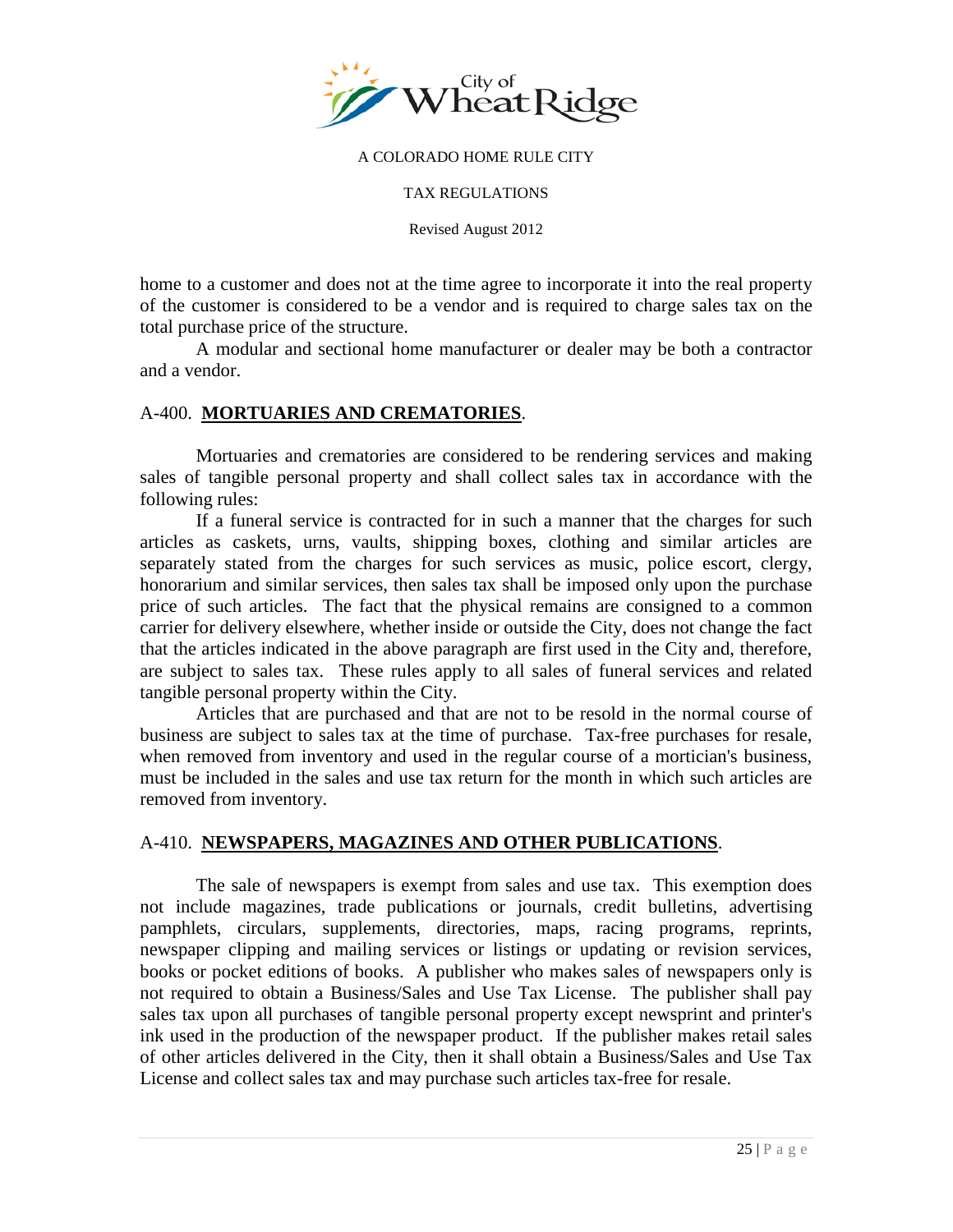

#### TAX REGULATIONS

Revised August 2012

Magazines, periodicals, trade journals and similar items which do not qualify as newspapers are tangible personal property whose retail sale is subject to sales tax. If such publications are printed and sold within the City, then the subscription price is subject to sales tax. If the publication is printed in the City and delivery is made outside the City, then the sale is not subject to sales tax.

Trade journals, advertising pamphlets, circulars and similar items which are to be distributed free of charge and are distributed by means of house-to-house delivery or are included in and distributed as part of a newspaper are subject to the sales tax. Sales tax must be paid to the printer by the advertiser at the time that these items are prepared by the printer.

Organizations which produce and distribute free trade publications and similar items are deemed to be purchasers of goods for their own consumption, and such items are subject to sales tax based on the purchase price of the tangible personal property consumed.

### A-420. **NURSING HOMES**.

Items related to nursing homes which are considered taxable include but are not limited to: vending machine income (gross receipts basis), cleaning supplies and materials, food service, magazine subscriptions, linen rentals, healthcare items, medical supplies (except prescription drugs and prosthetic devices), rentals and leases, office and computer supplies, fixed assets, income from crafts and art and bake sales.

### A-430. **OPTICAL SALES**.

Eyeglasses, lenses, frames, contact lenses and similar articles, together with cases or similar containers used to transfer the property to the customer, when dispensed under a prescription or other written order of a legally qualified member of the healing arts are considered to be prosthetic devices and sales thereof are exempt from sales and use tax.

Sales of sunglasses, reading glasses, binoculars, telescopes and similar articles not dispensed under a qualified prescription are subject to sales tax.

### A-440. **PENALTIES**.

(1) Penalty for Late Payment: A penalty shall be levied on any delinquent tax or deficiency. Such penalty shall be fifteen dollars (\$15.00) or ten percent (10%) of the delinquent tax or deficiency, whichever is greater.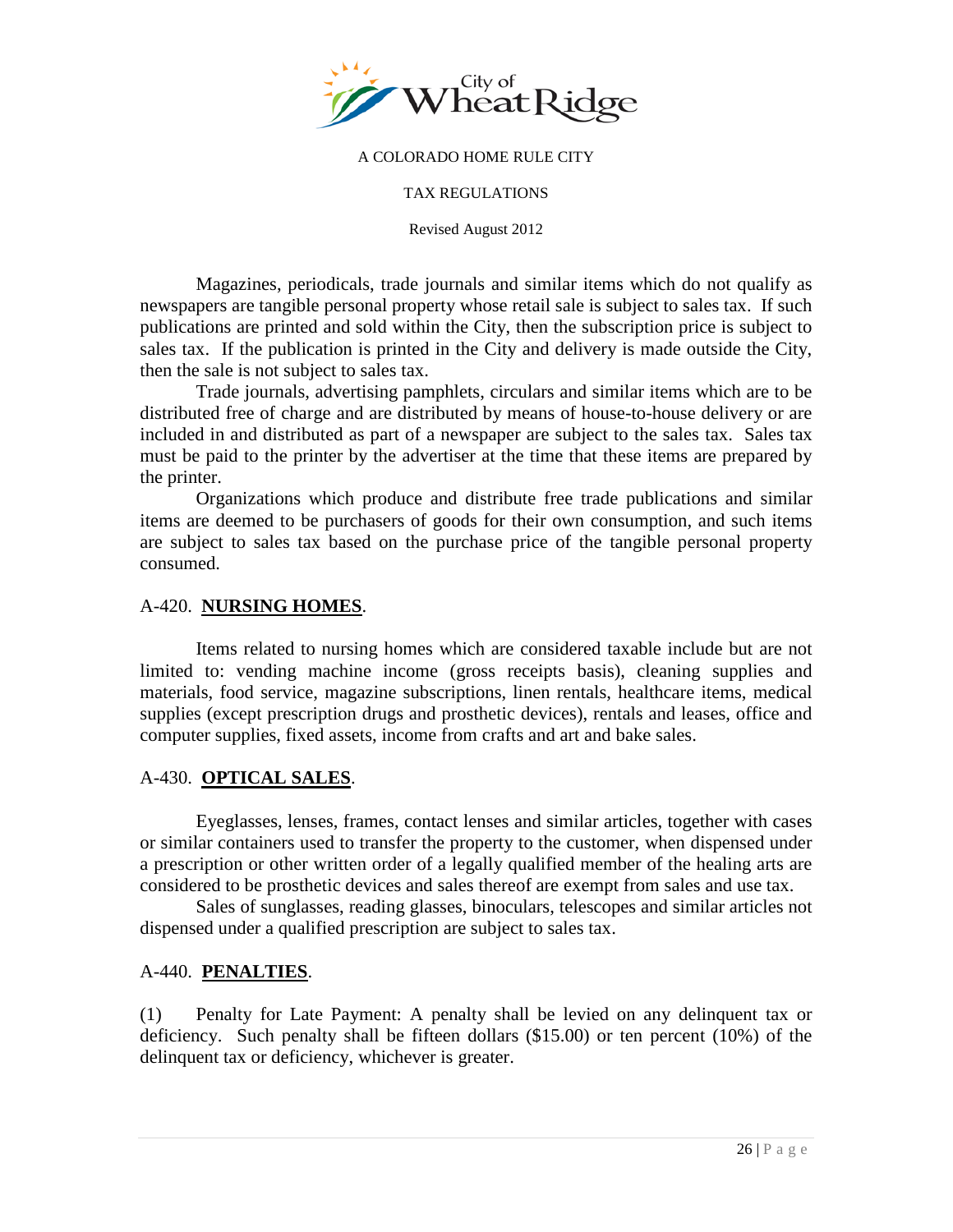

TAX REGULATIONS

Revised August 2012

(2) Penalty for audit assessment: A penalty shall be imposed on a sales, use, lodgers or admissions tax audit assessment at the rate of ten (10) percent of the total tax assessment.

(3) Penalty for Fraud: For transactions consummated on or after January 1, 1986, if any part of delinquent tax or deficiency is due to fraud with the intent to evade the tax, the penalty shall be one hundred percent (100%) of the total amount of the deficiency.

(4) Penalty Waived: For good cause shown, the City may waive any penalty assessed in this Chapter. Interest shall never be deemed a penalty.

## A-450. **PHOTOGRAPHERS AND PHOTOFINISHERS**.

Photographers and photofinishers are primarily engaged in the business of selling tangible personal property to their customers and such sales are subject to sales tax. Purchases of materials which become ingredients or component parts of the finished picture, such as mounts, frames and sensitized paper, are not subject to the sales tax because such items are purchased by the photographer or photofinisher for resale. Conversely, purchases of materials and equipment that do not become a part of the finished product are subject to sales tax payable by the photographer or photofinisher.

The charge made by photographers and photofinishers for only the development of film is a service charge and is not subject to sales tax. If individuals deliver their own pictures to photographers for tinting or coloring, then the transaction is a service and is not subject to sales tax. Prints made from or computer storage devices containing developed negatives and sold to a customer are subject to sales tax.

A photographer may be performing a service subject to the special regulations relating to "Service Enterprises". If the service is specifically bargained for without regard to the tangible personal property involved, and if the value of the service is greater than the property transferred, then no sales or use tax is to be charged to the purchaser but the photographer must pay sales tax on purchases or materials used to perform the service.

### A-460. **PHYSICIANS AND SURGEONS**.

The members of the medical profession are the consumers of the various items of tangible personal property which they use in the rendering of their professional services, and as such, are required to pay City sales/use tax on purchases of items such as tools, equipment, instruments, medical and surgical supplies including one-time use items consumed in rendering service, furniture, fixtures, and office supplies.

Exempt from the tax are purchases of prescription drugs and prosthetic devices as defined in the sales/use tax provisions of this Code.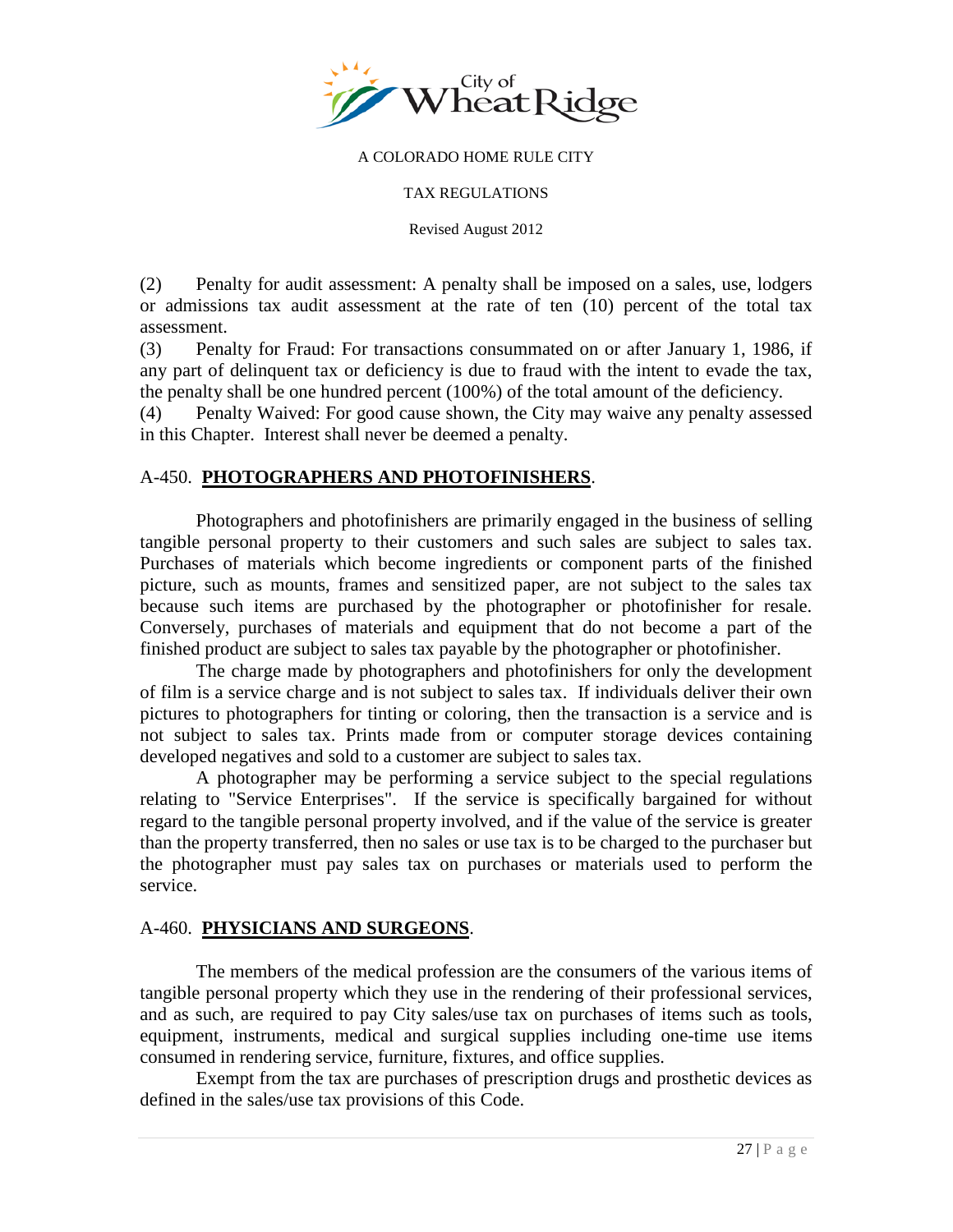

#### TAX REGULATIONS

Revised August 2012

 Medical doctors must obtain a Business/Sales and Use Tax License and remit tax as scheduled in Sec. 22-40(c).

## A-470. **PRESCRIPTION DRUGS/PROSTHETIC DEVICES**.

Prescription drugs and prosthetic devices are exempt from the City of Wheat Ridge sales and use tax.

The terms prescription drug and prosthetic device include, but are not limited to the following:

- (1) artificial arms, legs, hands, eyes, and larynxes
- (2) permanent catheters
- (3) colostomy bags, sets, and supplies
- (4) disposable ostomy tubes
- (5) ileostomy supplies
- (6) orthotics and inserts for orthotics
- (7) otology implants
- (8) pacemakers
- (9) surgical brassieres
- (10) breast forms for mastectomy patients
- (11) dentures and items designated to restore and replace a dental function
- (12) hearing aids and hearing aid batteries
- (13) crutches, wheelchairs, walkers, oxygen, and related equipment and special beds sold to individuals for personal use in accordance with a prescription or written directive issued by a member of the healing arts.
- (14) special shoes, when prescribed
- (15) insulin, insulin injecting and measuring devices
- (16) sales of glucose usable for treatment of insulin reactions
- (17) plasma, blood and blood derivatives
- (18) hemodialysis products
- (19) corrective contact lenses
- (20) corrective eyeglasses and frames

The terms prescription drug and prosthetic device do not include medical equipment or supplies such as:

- (1) cosmetic contact lenses
- (2) contact lens chemicals and appliances
- (3) cosmetic eyeglasses and frames
- (4) dietary supplements and foodstuffs
- (5) vitamins and vitamin supplements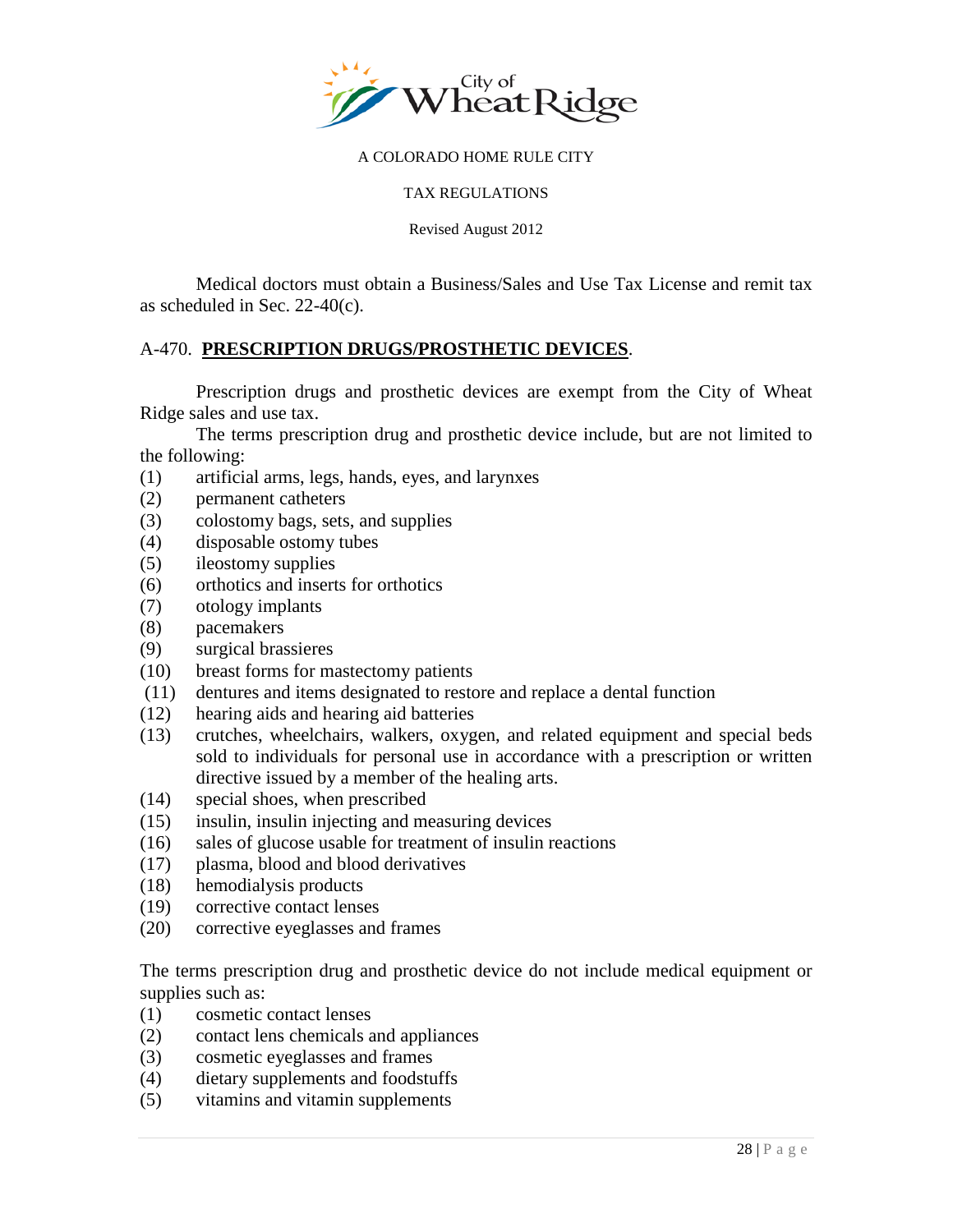

#### TAX REGULATIONS

#### Revised August 2012

- (6) hot tubs, whirlpools, mattresses, chairs, and other similar "appliances"
- (7) kits urine, pregnancy, blood, etc.
- (8) pregnancy prevention devices available for purchase over the counter
- (9) ramps, special equipment, and other facilitating devices used to aid mobilization of the handicapped
- (10) x-rays and x-ray film
- (11) medical equipment (i.e. x-ray machines, tables, blood pressure equipment, heart monitors, etc.)
- (12) office equipment
- (13) medical and surgical supplies consumed by practitioners (i.e. tongue depressors, cotton swabs, bandages, tape, gauze, disposable syringes, etc.)
- (14) drugs, ointments, and other medicines available for purchase over the counter.

### A-480. **PRINTERS AND PRINTING**.

Sales of catalogs, books, letterheads, bills, envelopes, folders, advertising circulars, and other printed matter are taxable retail sales if the purchaser does not resell the articles but consumes them as by distributing them free of charge. Except as herein stated, for the purposes of calculating the tax due, a printer may not deduct from the purchase price any charge for labor or service in performing the printing, even though the labor or service charges may be billed separately from the charge for stock. The labor or service is expended in the production of the article sold and is, therefore, taxable.

If separately stated on the invoice, the services of typesetting, color separation and design, art and camera mechanicals performed by a printer or its sub-contractor for a customer or another printer are not subject to sales or use tax.

On commercial printing of postal cards or stamped envelopes purchased from the United States Postal Service, the amount subject to sales tax is not to include the amount of postage involved.

Printed matter which is partially printed, invoiced to the customer, held in stock for further imprinting and finally invoiced for subsequent imprinting is subject to sales tax on the full price charged by the printer for the item. Sales tax must be collected on the purchase price of each part of the job. The subsequent imprinting before delivery is deemed to be completion of the initial sale and not a separate transaction.

Exempt purchases of tangible personal property for resale include

- (1) Paper: newsprint, paper and stock on which the finished product is printed and delivered to the customer.
- (2) Ink: printer's ink, ink additives and overprint varnishes.
- (3) Chemicals: anti-offset, sprays, fountain etch solutions, gum solutions and all component chemicals when used with the above materials.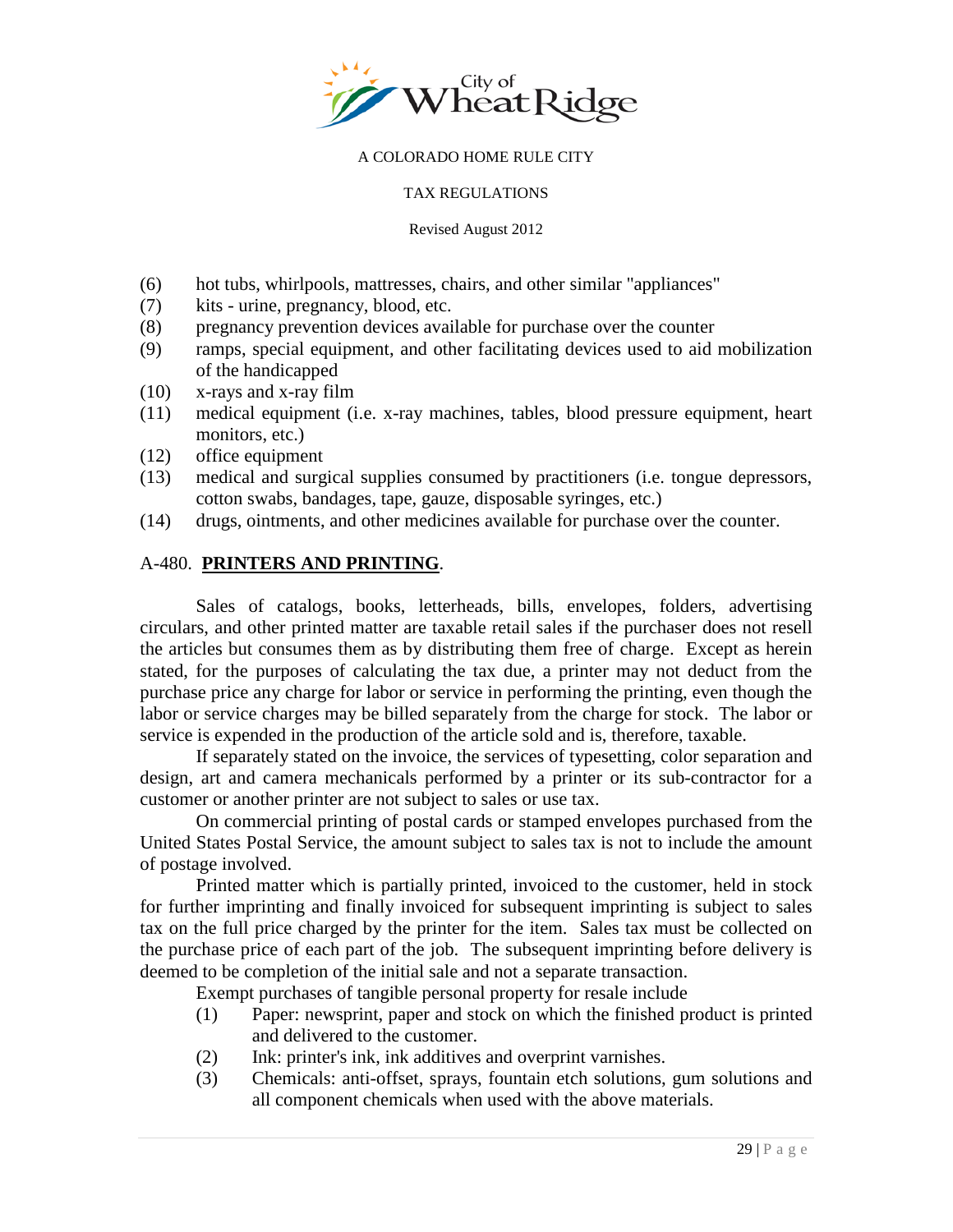

#### TAX REGULATIONS

Revised August 2012

- (4) Materials: padding compound, stitching wire and staples and bookbinder's tape.
- (5) Pre-press preparation materials: light sensitive film, plates and proofing materials.

### A-490. **PRIVATE CLUBS**.

Transactions by private clubs such as country clubs, athletic clubs, fraternal organizations or organizations of persons formerly in the armed services of the United States are subject to tax when such clubs sell tangible personal property at retail or do anything else subject to tax. Such transactions are taxable even if the transactions are only with members of such clubs.

### A-495. **RECORDS RETENTION AND AUDIT**

(1) Code Sec. 22-42 requires that all persons or entities engaged in or continuing business in the City keep for 3 years complete records supporting all transactions, including but not limited to:

- (a) Gross receipts from all sales or rental payments from leases of tangible personal property (including any services that are part of the sale or lease) made in the City, regardless of whether the seller or lessor believes the receipts to be taxable or nontaxable;
- (b) All deductions allowed by law and claimed in filing returns;
- (c) The total purchase price all tangible personal property purchased for use, storage, distribution, or consumption in the City and information as to whether and in what amount a sales or use tax was paid to a Colorado municipality on such price.

(2) Records must include the normal books of account maintained by the ordinarily prudent business person engaged in such business and all supporting documents: bills, receipts, invoices, cash register tapes, tickets, guest checks or other documents of original entry and all schedules or working papers used in connection with the preparation of tax returns.

(a) A posting reference must be on each invoice.

(b) Credit memoranda must carry a reference to the document evidencing the original transaction.

(c) Documents necessary to support claimed exemptions from tax liability, such as bills of lading, purchase orders and exemption certificates must be maintained in an order which can be readily related to the transaction for which exemption is sought.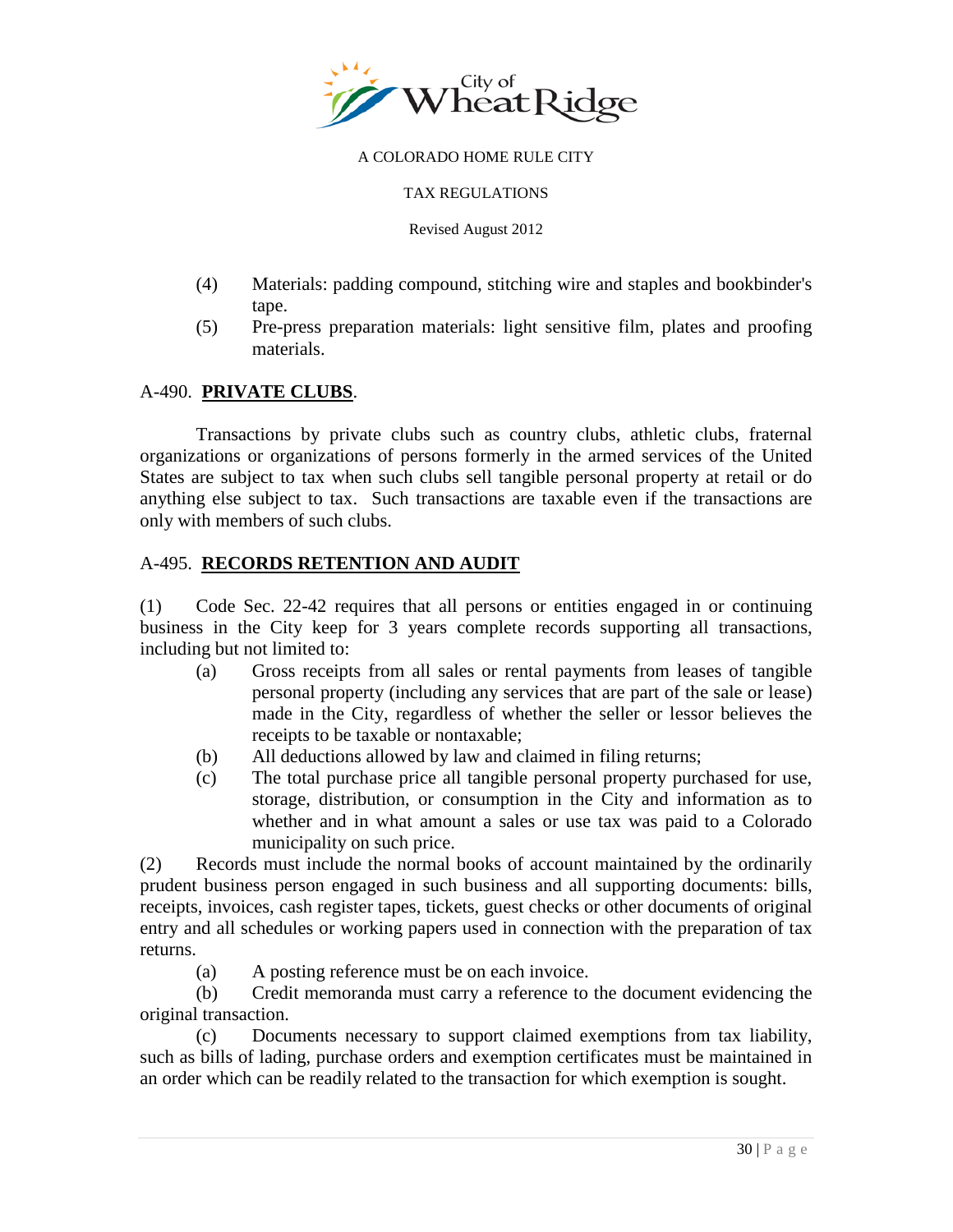

#### TAX REGULATIONS

Revised August 2012

(3) Some records are acceptable in microfilmed form. Microfilm reproductions of general books of account, however, such as cash books, journals, voucher registers, ledgers, and similar items, are not acceptable. When microfilm reproductions of supporting records are maintained, such as sales invoices, purchase invoices, credit memoranda, and similar items, the following conditions must be met:

- (a) Appropriate facilities must be provided for preservation of the films for the required periods;
- (b) Microfilm rolls must be indexed, crossed-referenced and labeled to show the beginning and ending numbers and to show the beginning and ending alphabetical listing of documents included and must be systematically filed;
- (c) The taxpayer must agree to provide transcriptions of any information contained on microfilm that may be required for verification of tax liability;
- (d) Proper facilities must be provided for the ready inspection and location of the particular records, including machines for viewing and copying the records.

(4) An Automated Data Processing (ADP) accounting system must be capable of producing visible and legible records for verification of the taxpayer's liability. The following conditions must be met:

- (a) Recorded or reconstructible data. ADP records must provide an opportunity to trace any transaction back to the original source or forward to a final total. If detailed printouts are not made of transactions at the time that they are processed, then the system must have the ability to reconstruct these transactions.
- (b) General and subsidiary books of account. A general ledger, with source references, shall be written out to coincide with financial reports for tax reporting periods. In cases where subsidiary ledgers are used to support the general ledger accounts, the subsidiary ledgers should also be written out periodically.
- (c) Supporting documents and audit trail. The audit trail should be designed so that the details underlying the summary accounting data may be identified and made available to the Treasurer upon request. The system should be designed so that supporting documents, such as sales invoices, purchase invoices, credit memoranda and similar items are readily available.
- (d) Program documentation. A description of the ADP portion of the accounting system should be available. The statements and illustrations as to the scope of operations should be sufficiently detailed to indicate: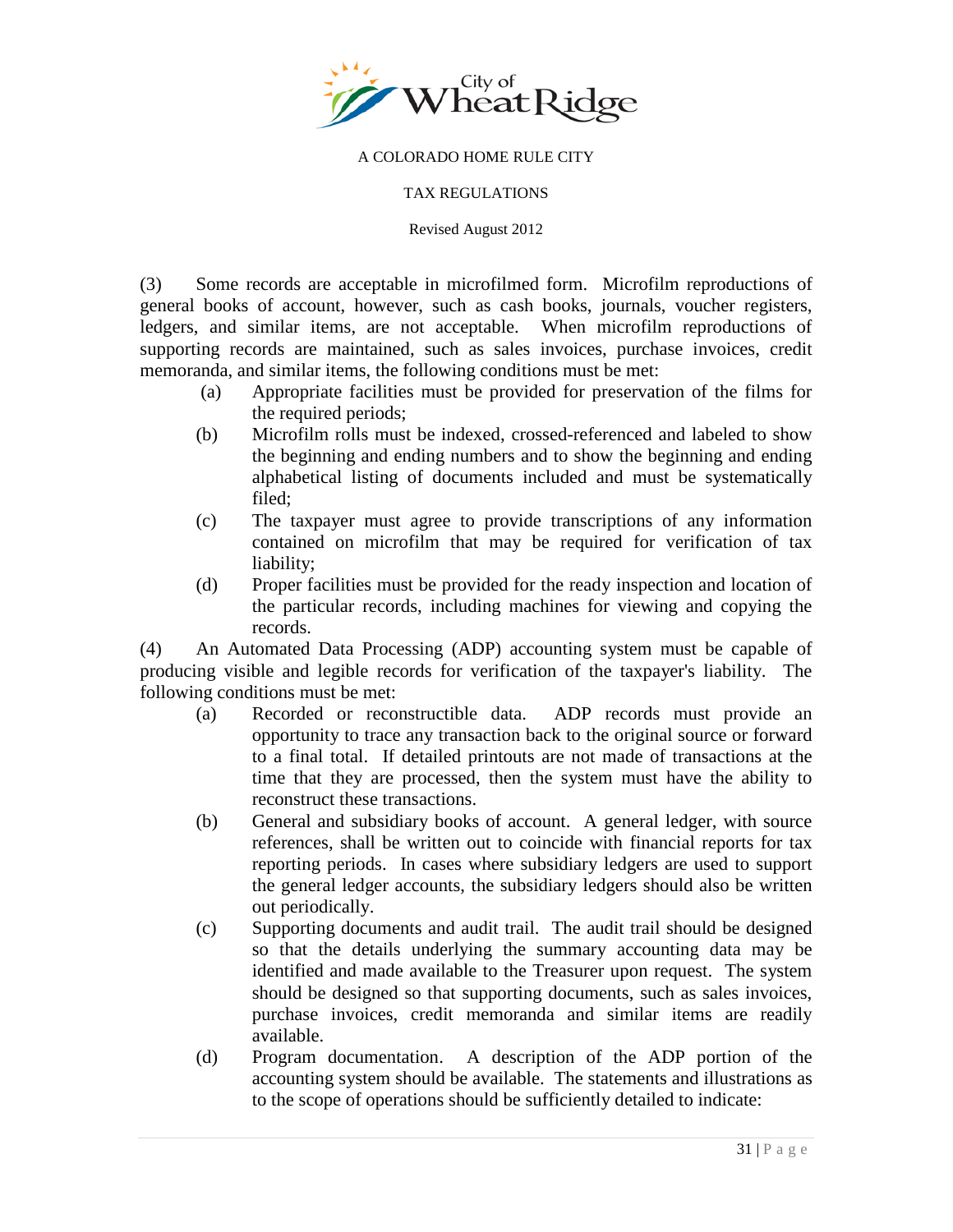

#### TAX REGULATIONS

Revised August 2012

(i) The application being performed;

(ii) The procedures employed in each application which for example, might be supported by flowcharts, block diagrams, or other satisfactory description of the input or output procedures; and

(iii) The controls used to ensure accurate and reliable processing. Important changes, together with their effective dates, should be noted in order to preserve an accurate chronological record.

(5) Unalterable digitally or electronically stored books, documents and records are acceptable but must be provided in printed format if so requested.

(6) When an audit is scheduled, records must be made available at the business location in the City or provided at City Hall on or before the due date. Partial or piecemeal provision of records may be arranged in advance with the auditors at their discretion. Refusal to provide records for audit in the City will result in subpoena; alternatively the taxpayer may elect to bear the costs of auditing outside the City or a reasonable radius of it, including transportation, lodging, meals, entertainment and incidentals according to the published Federal per diem rate for the location of the records.

### A-500. **REPOSSESSED PROPERTY**.

If the repossessor of tangible personal property sold the property to the person from whom it was taken and remitted that tax on the total purchase price, then the repossessor may deduct the uncollected purchase price from the gross sales on the sales tax return for the period during which the repossession occurred. The subsequent retail sale of the repossessed property is subject to sales tax.

No deduction or other credit may be taken from gross sales on account of the repossession where the repossessed property is a motor vehicle or the repossessor reports the sales tax on the cash accounting basis.

### A-510. **REPRODUCTION SERVICES**.

Taxable reproduction services applies to the sale of court reports, theses, or any other original or duplicated tangible personal property, including facsimile and computer printouts, with no deduction therefrom on account of labor, service, costs of materials used, or profit.

### A-520. **SAND AND GRAVEL**.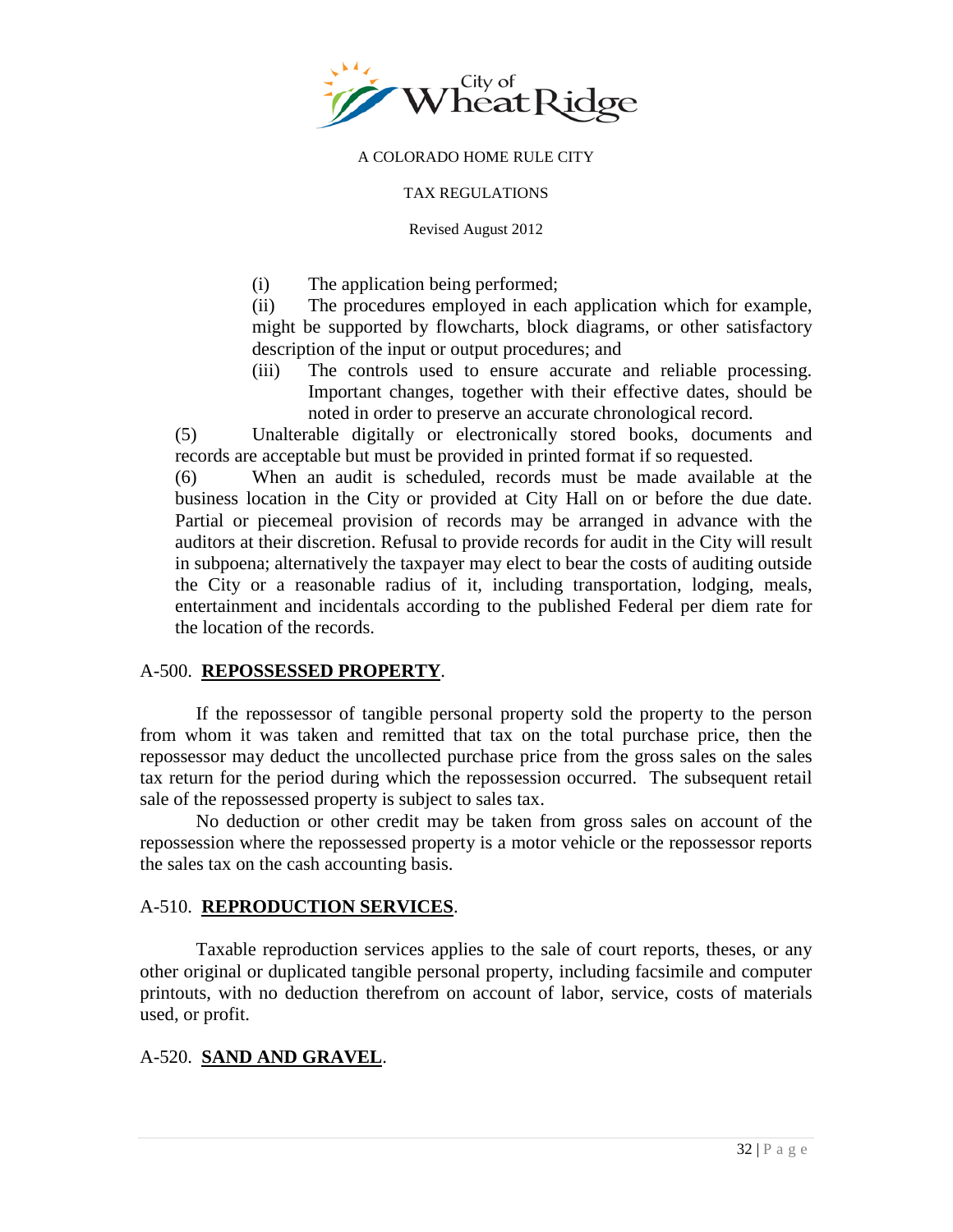

TAX REGULATIONS

Revised August 2012

Sand and gravel removed from the ground and sold are subject to the sales tax as retail sales of tangible personal property. The contractor/vendor of sand and/or gravel who removes sand and/or gravel from its stock to fulfill its own construction obligations is required to pay use tax on the acquisition cost of the sand and/or gravel at the time of acquisition or conversion to tangible personal property. For purposes of this rule, acquisition cost is defined as the dollar cost that the contractor/vendor placed on the sand and/or gravel through internal cost accounting and/or inter-company allocations used in reporting income for tax purposes.

## A-530. **SERVICE ENTERPRISES**.

(1) Persons engaged in the business of rendering a service (i.e. professionals such as doctor, lawyers, accountants, engineers and architects, etc.) are consumers--not vendors--of the tangible personal property used incidentally in rendering the service. Sales tax applies to the sales of such property to them.

(2) If persons engaged in the business of rendering services also regularly sell tangible personal property to consumers, they are vendors with respect to such sales and must collect and remit sales tax on them. Items purchased for resale as a normal and recurring business activity may be purchased exempt of sales tax.

(3) When a transaction is regarded as a sale of tangible personal property, tax applies to the gross receipts from the furnishing thereof, without any deduction on account of the work, labor, skill, thought, time spent or other expense of producing the property.

(4) A research and development contract is distinguished from a contract for the manufacture of a custom-made item. In the latter, the research and design, although necessary to the manufacture of the item, is incidental to the primary purpose of the contract. Generally, custom-made items are for consumption or resale. The buyer wants the item for its intrinsic value as an item and is not interested in the data developed in the course of its manufacture. In such contracts, the entire contact price is subject to tax unless an exemption applies.

(5) A person contracting for research and development (excluding computer software - ref. Sec. A125) is primarily contracting for information which is intangible. Generally, the person contracting for information is going to use it to manufacture and sell some item of tangible personal property. The development of the information in a research and development contract is not a sale of tangible personal property, it is a service. Since the information, such as plans, design and parts lists, cannot ordinarily be conveyed orally, the information is conveyed on paper. The initial transfer of the information on paper is not a sale of tangible personal property and the transfer is incidental to the service of developing information. However, charges made for additional copies of reports, plans, lists or documents are subject to sales or use tax. In certain instances, the information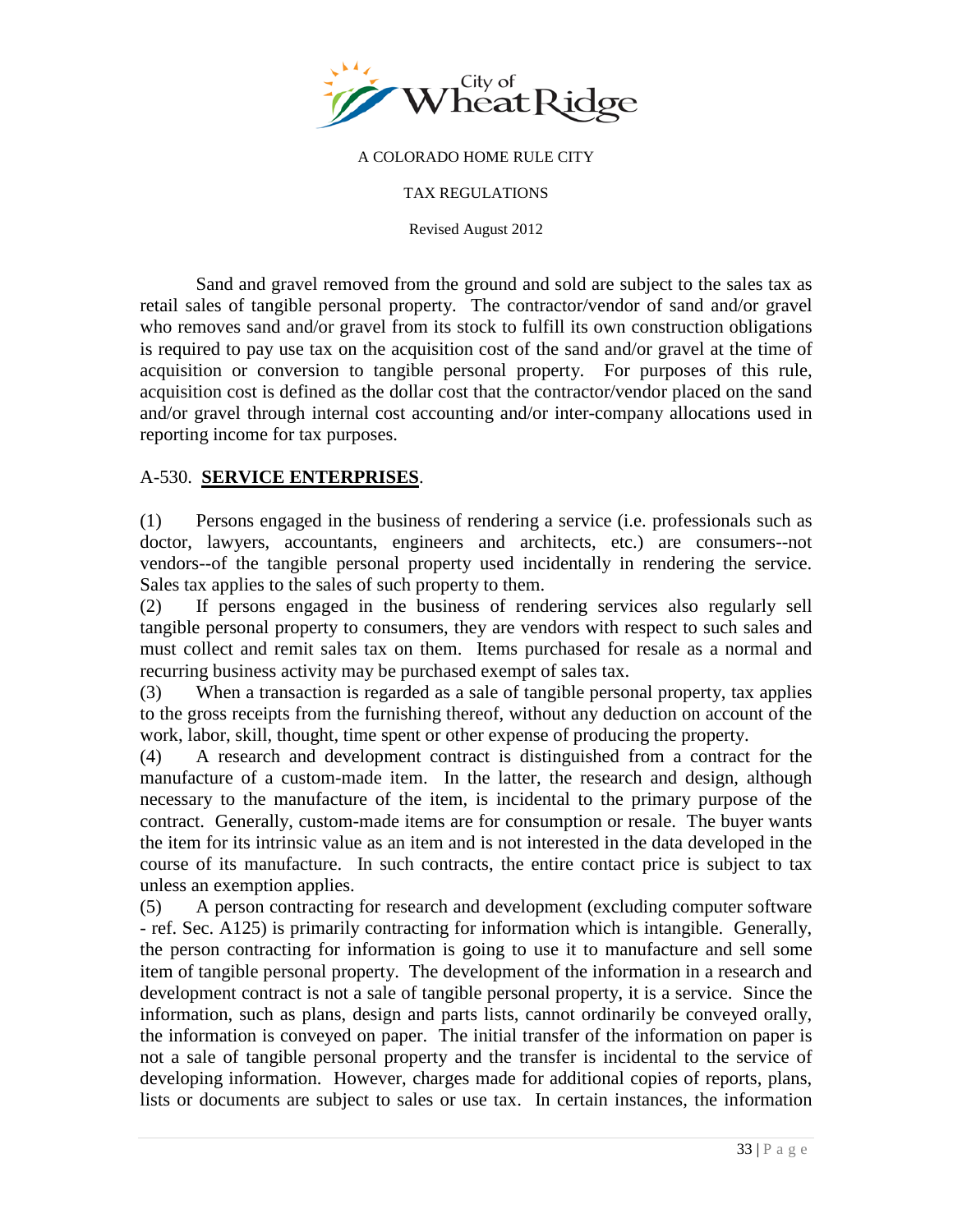

TAX REGULATIONS

Revised August 2012

cannot be conveyed without the transfer of a prototype, model or drawing. The transfer of the prototype, model or drawing is incidental to the transfer of the information and is not a sale. Sales or use tax is paid by the developer on the materials used in the prototype, model or drawing.

## A-535. **STATE LAW – APPLICATION.**

(1) Pursuant to C.R.S. § 24-76.5-101 *et seq*., every natural person eighteen (18) years of age or older and/or sole proprietor who applies to the City for a sales and/or use tax license in conjunction with an application for a business license shall provide proof of lawful presence in the United States.

(2) Proof of lawful presence shall be established by

(a) A valid Colorado driver's license or a Colorado identification card, issued pursuant to Article of Title 42, C.R.S.;

(b) A United States military card or a military dependent's identification card; or

- (c) A United States Coast Guard Merchant Mariner card; or
- (d) A Native American tribal document; and

(e) An executed affidavit stating that the applicant is a United States citizen or legal permanent resident or that he or she is otherwise lawfully present in the United States pursuant to federal law.

(3) This Section shall be enforced in accordance with C.R.S. § 24-76.5-101 *et seq*., as the same may be amended from time to time.

### A-540. **TAX EXEMPT INSTITUTION LICENSE**.

(1) Prior to the issuance of an Exempt Institution License, the Treasurer will determine whether the applicant qualifies as an organization exempt from paying City Sales and Use Tax. In making such a determination, the City Treasurer or his designee will review the documents the applicant chooses to submit and determine whether the applicant fits the definition of an exempt organization. Documents to be considered include but are not limited to the certificate of incorporation, a Federal income tax exemption letter under 26 U.S.C.S. Section  $501(C)(3)$ , a State tax exemption letter, by-laws and financial statements showing sources and uses of funds.  $501(C)(3)$  status does not guarantee qualification for the Wheat Ridge Exempt Institution License and lack of it does not negate qualification. The following will be considered along with the documents:

(a) Does the organization exclusively, freely and voluntarily minister to the physical, mental or spiritual needs of its members?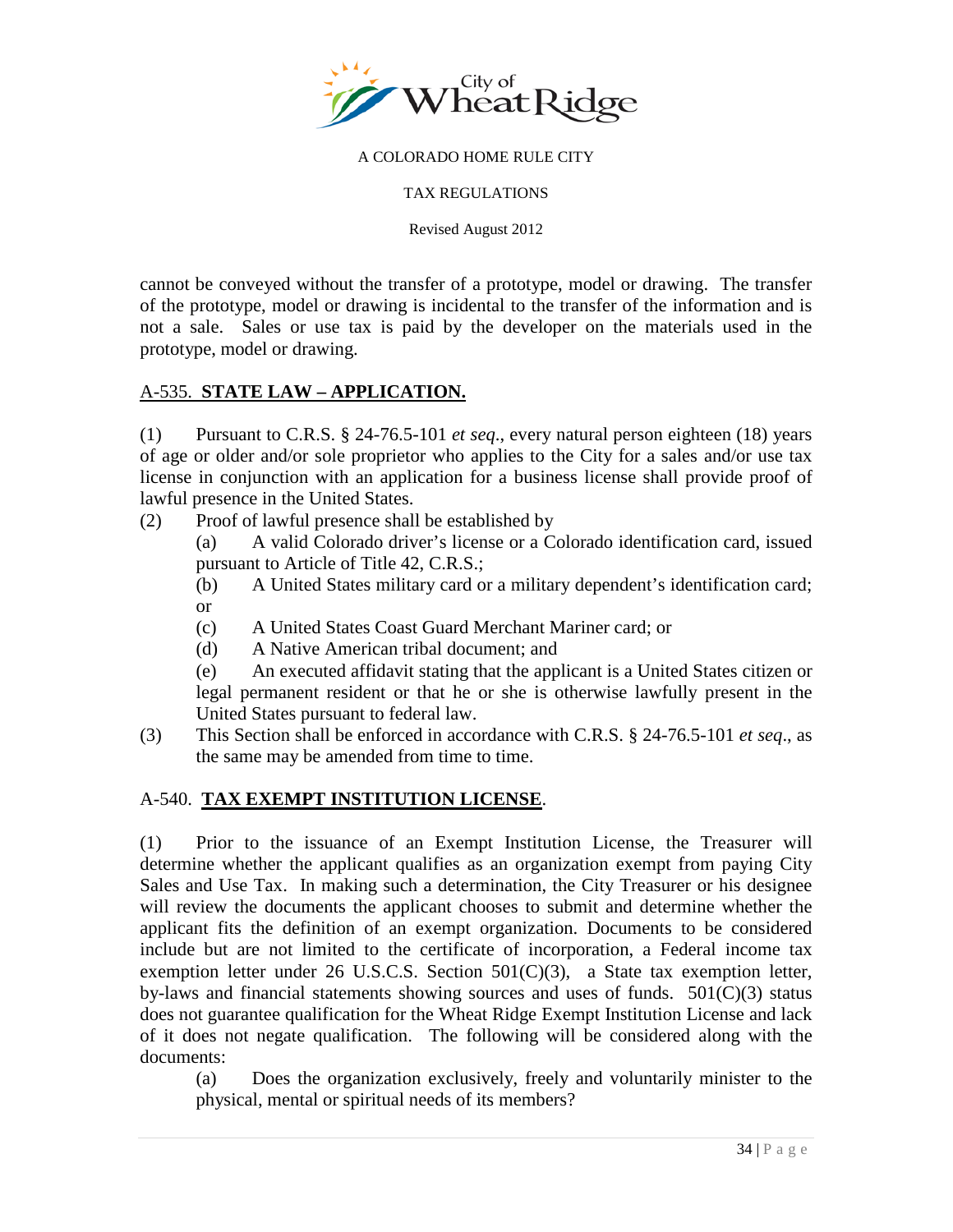

#### TAX REGULATIONS

#### Revised August 2012

- (b) Does the organization operate without profit and, if not: (i) Is the profit totally used for the chartered purpose of the organization?
	- (ii) Is the profit totally expended within one year's time?
	- (iii) Is the profit totally used to develop new programs, and expand services being provided to its members?
- (c) Are fees charged by the organization to recipients of the benefits and, if so:
	- (i) Are the fees directly related to the benefits received?
	- (ii) Are the fees reduced or waived if an individual is unable to pay?
	- (iv) Do the fees simply cover the organization's operating expenses, the cost of new programs, capital asset replacement, etc.?

(d) Does the organization operate 100% of the time as a governmental, quasigovernmental, or political subdivision?

(e) Does the organization operate 100% of the time as a "charitable" organization?

(f) Does the organization operate by providing services solely to members?

(2) An Exempt Institution license is issued for a three year period and expires on the earlier of the expiration date stated on the license or when the nature of the organization or its activities change so that it no longer qualifies as an exempt organization.

- (3) Exempt organizations or institutions may include, but are not limited to:
	- (a) Federal governmental agencies and departments
	- (b) State governmental agencies and departments
	- (c) County or municipal governmental agencies or departments
	- (d) School districts, water or sanitation districts, recreation districts and other quasi-governmental entities
	- (e) Non-profit organizations for charitable, religious, scientific, community, educational, athletic or cultural purposes

(4) An Exempt Institution License allows purchases to be made by the exempt organization without paying the Wheat Ridge sales tax. Complete reports of all purchases made by the organization must be submitted to the Treasurer upon written request, on forms approved by the Treasurer. The written request will include time periods on which to report and deadlines for submitting reports.

(5) A licensed institution or organization must abide by all other sales and use tax, general and licensing laws and regulations.

(6) An institution or organization which has been denied a Wheat Ridge exempt institution license must pay sales or use tax on all purchases of tangible personal property for use in the City.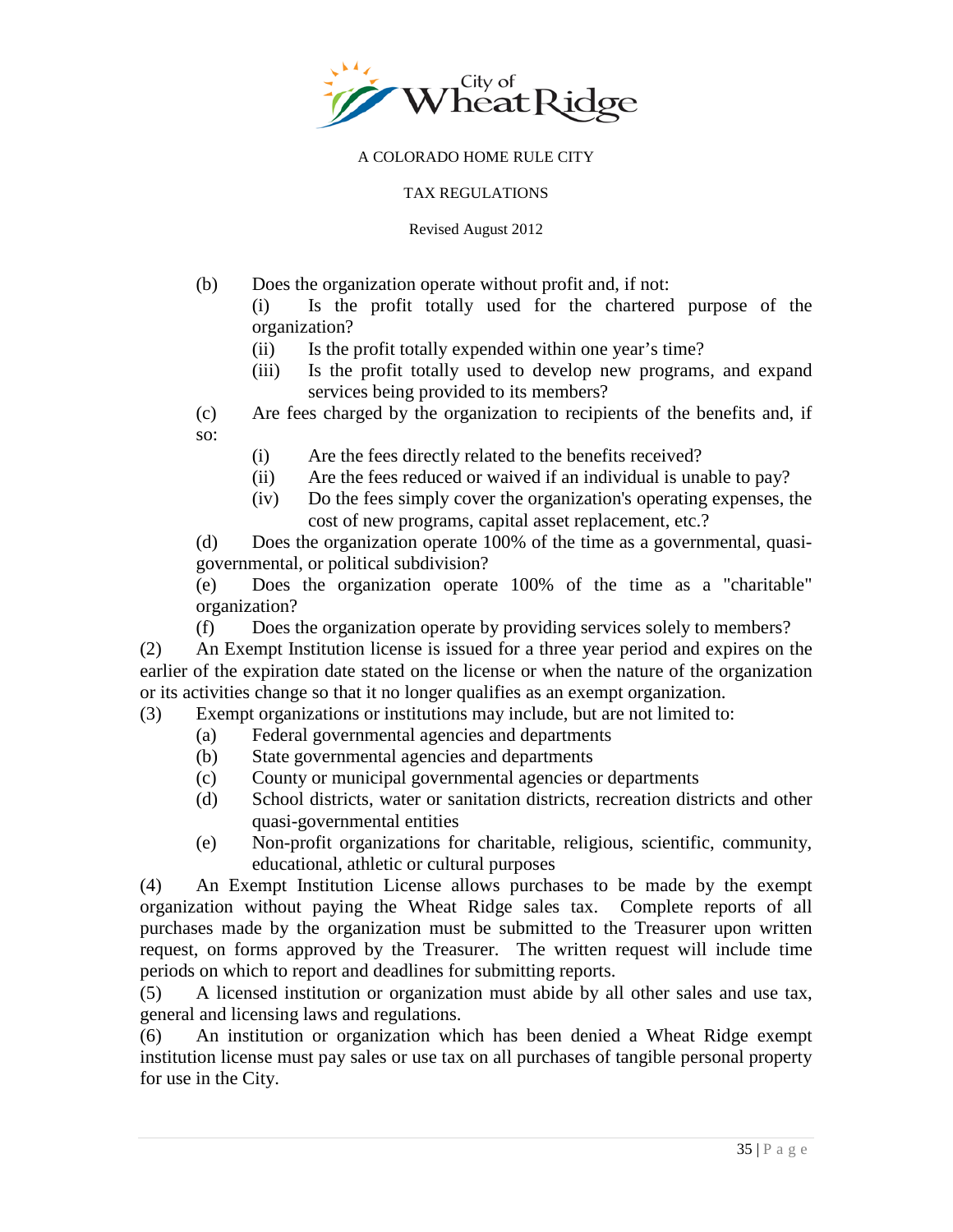

#### TAX REGULATIONS

Revised August 2012

## A-541. **TAX EXEMPT INSTITUTION FUNDRAISING SALES**

 All sales of tangible personal property made by a charitable, non-profit, or exempt organization are subject to the sales tax unless the organization chooses to pay use tax on the cost of the item(s) to be sold in lieu of charging sales tax to the consumer. The Treasurer may authorize this alternative method of reporting and remittance of tax upon advance written request of the organization. The alternative method does not apply to sales of donated tangible personal property; sales tax must be collected and remitted on the sales price of donated items. The organization must obtain a sales tax license.

### A-550. **TOOLS, JIGS, DIES, PATTERNS, MOLDS AND SIMILAR ITEMS**.

A person who makes and sells tools, jigs, dies, patterns, molds and similar items to a customer for use in manufacturing or processing is making retail sales of the articles and is required to collect and remit the sales tax. After using such items, the purchaser may re-sell them to the customer for whom he is manufacturing articles. Such resales, however, do not exempt the sale first described above because that customer purchased the article primarily for use and not for resale. If an article is sold to a customer after use by the seller, then the sale is subject to sales tax.

### A-560. **UPHOLSTERERS**.

(1) An upholsterer who is engaged in the repair, recovering, upholstering or similar work on a customer's property is engaged in the sale of tangible personal property and must charge his customers sales tax on the tangible personal property used. The upholsterer must itemize the tangible personal property and the service or labor charges on the bill to the customer.

(2) A sale by the upholsterer of upholstery material, manufactured articles or other tangible personal property to a retail customer without service rendered in connection with the sale is subject to sales tax. A sale to someone who will resell the material or articles is exempt from sales tax if that person provides a valid resale exemption certificate that will be kept with the invoice or on file.

(3) An upholsterer who purchases property which he upholsters and then sells must charge and remit sales tax on the selling price of the property.

(4) Upholsterers may purchase materials that become part of the finished product exempt from tax because they are for resale. Equipment, general and office supplies, advertising and the like are subject to sales or use tax.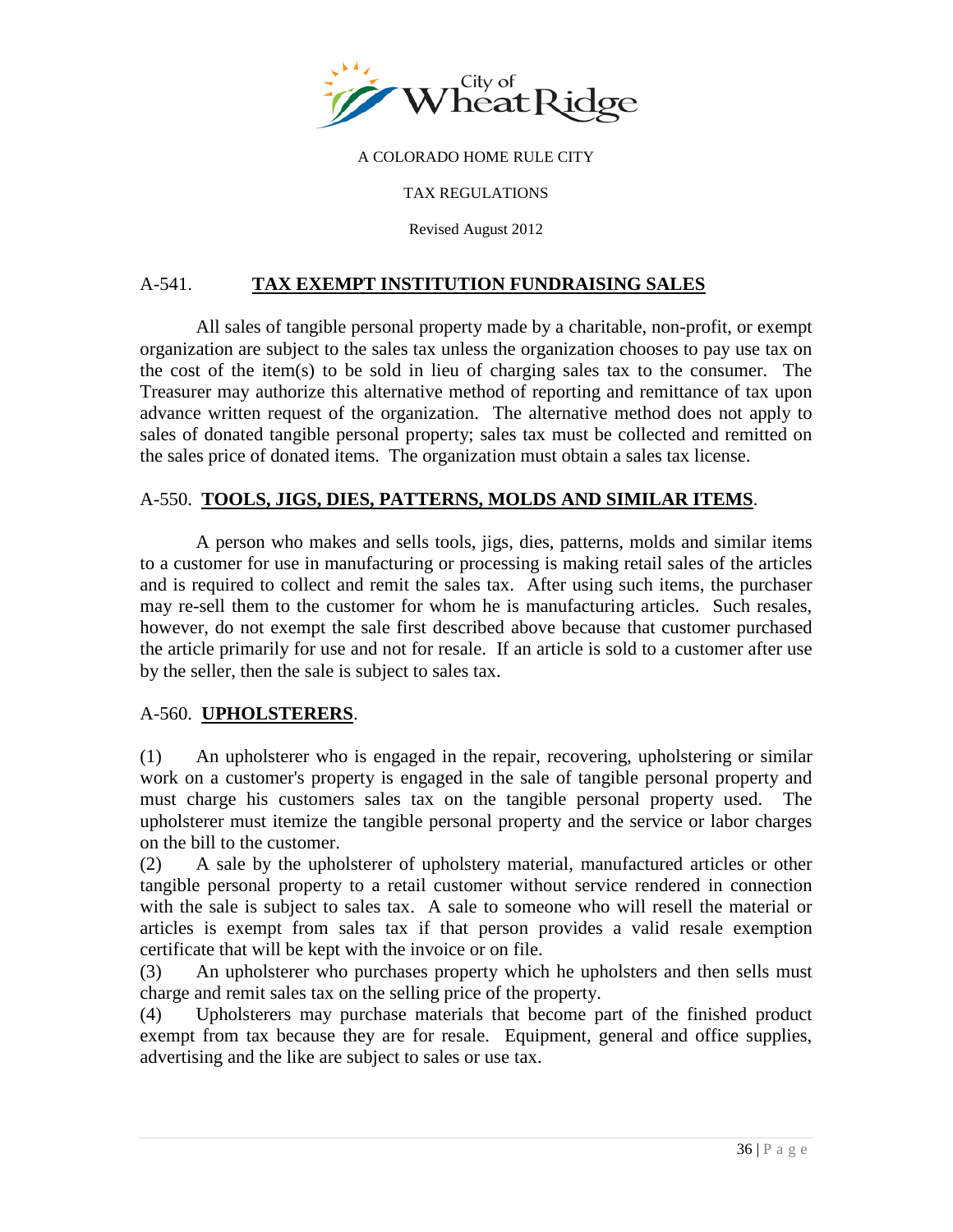

### TAX REGULATIONS

Revised August 2012

## A-565. **VENDING MACHINES**.

(1) Owners of vending machines that sell and dispense articles of tangible personal property are subject to sales or use tax on the cost of the vending machines when purchased.

(2) Items of tangible personal property sold and dispensed through vending machines are taxable as gross receipts and the retailer or vendor shall pay sales tax at the rate specified in Code Sec. 22-56 of this ordinance.

(3) Vending machines which do not sell and dispense items of tangible personal property, such as vacuums, juke boxes and air compressors, are considered short term rentals, and the gross receipts are subject to the sales tax.

(4) Owners of vending machines which do not sell and dispense items of tangible personal property are not subject to the sales or use tax on the cost of such devices provided that the sales tax is paid on the gross receipts generated by the machines.

(5) Sales tax on gross receipts is due 20 days after the end of the month and is calculated as follows:

Taxable Amount = Gross Receipts  $x(1-Tax Rate)$ 

Tax Due = Taxable Amount x Tax Rate

## A-570. **VETERINARIANS**.

(1) The members of the veterinary profession are the consumers of the various items of tangible personal property which they use in rendering services and are required to pay City sales or use tax on purchases of items such as tools, equipment, instruments, medical and surgical supplies, drugs, serums, medicines, furniture and office supplies. Prescription drugs and prosthetic devices for animals, whether livestock or domestic, are exempt. This exemption does not apply to prescription dog or cat food, medicated shampoos, vitamins and the like.

(2) When veterinarians sell tangible personal property to consumers separate and apart from the rendition of professional services they are required to collect and remit sales tax.

(3) Veterinarians must obtain a Business/Sales and Use Tax License and file sales/use tax returns with the City.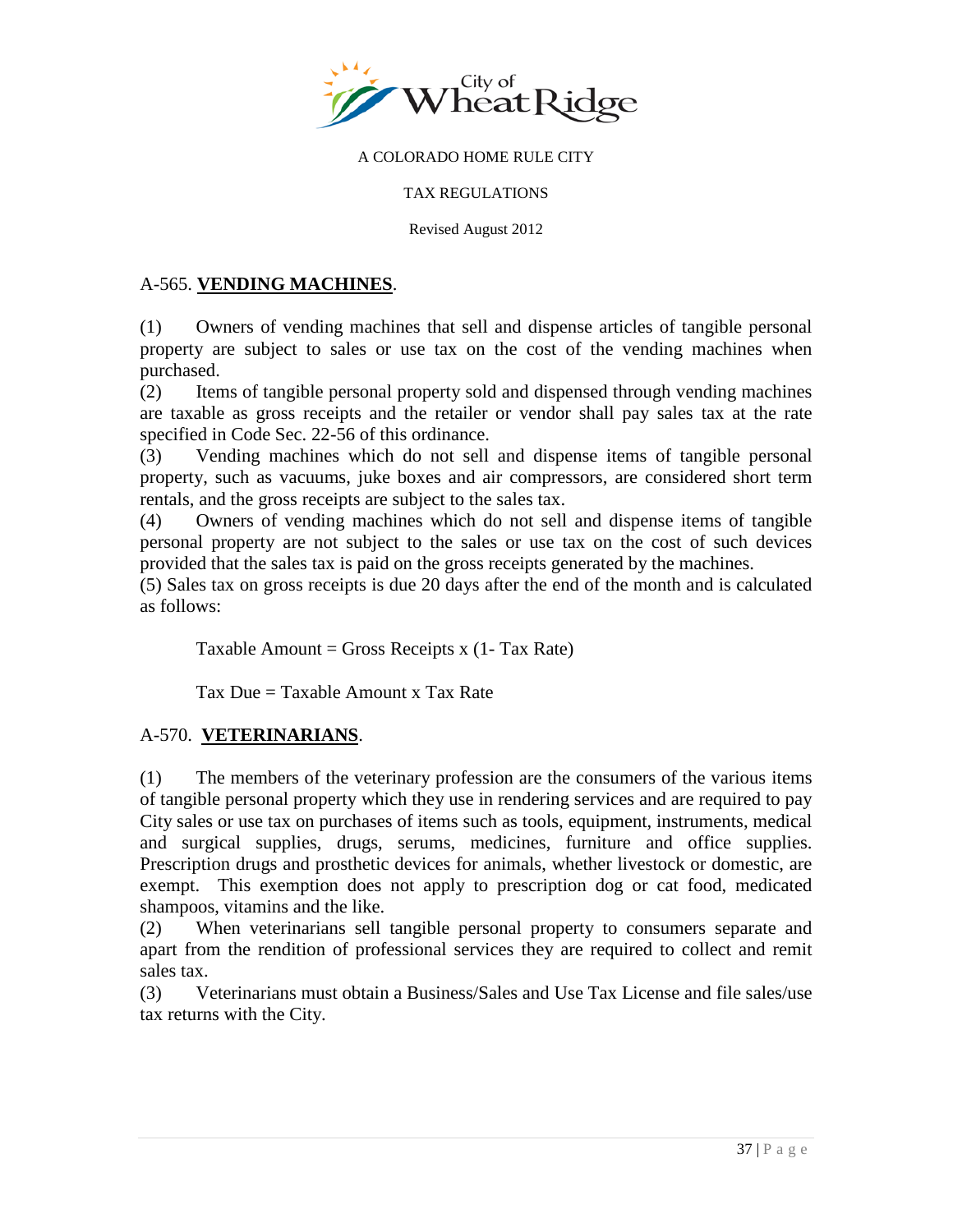

#### TAX REGULATIONS

Revised August 2012

## A-580. **X-RAY LABORATORIES**.

(1) Producers of x-ray film for the purpose of diagnosis are the consumers of materials and supplies used in the production thereof. Sales tax applies to the sale of such materials and supplies to laboratories producing x-ray film for the purpose of diagnosis.

(2) X-ray laboratories must obtain a Business/Sales and Use Tax License and file sales and use tax returns with the City.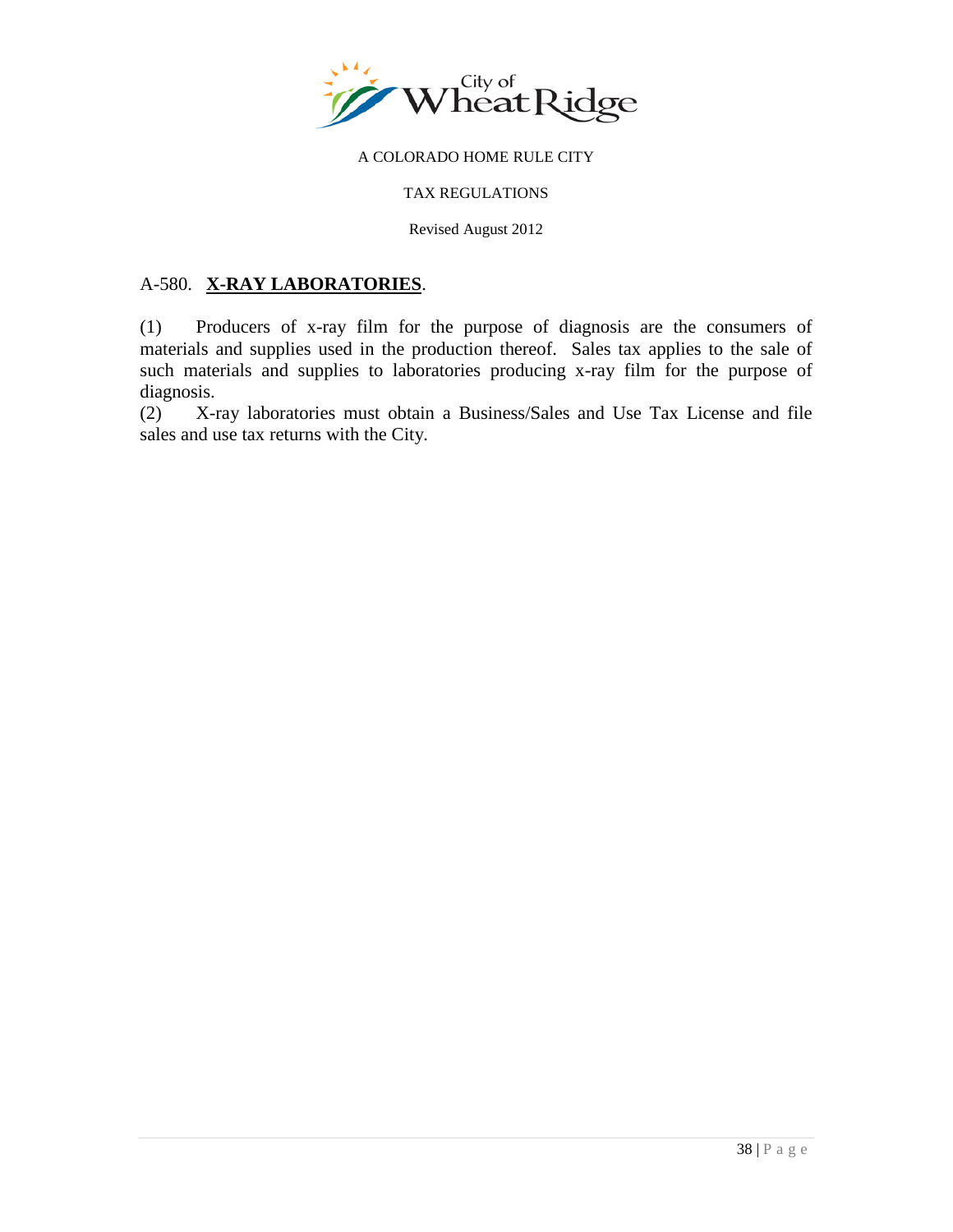## CITY OF WHEAT RIDGE, COLORADO OFFICE OF THE TREASURER RESOLUTION NO. 2

### Series of 2012

#### TITLE: A RESOLUTION AMENDING THE SALES AND USE TAX REGULATONS OF THE CITY OF WHEAT RIDGE

WHEREAS, the office of the Treasurer is empowered by Wheat Ridge Code of Laws Section 22-33 to adopt and, to amend from time to time regulations for the implementation of Chapter 22 of the Wheat Ridge Code of Laws entitled Taxation; and

WHEREAS, acting pursuant to this authority, the office of the Treasurer has in the past adopted sales and use tax regulations which are presently in force within the City; and

WHEREAS, On July 9, 2012 the Wheat Ridge City Council enacted Ordinance 1512 amending section 22-68 of the Code of Laws to exempt the purchase and use of building materials and supplies for City, Renewal Wheat Ridge, the Wheat Ridge Housing Authority and public schools projects from the sales and use tax;

NOW, THEREFORE, BE IT RESOLVED by the office of the Treasurer of the City of Wheat Ridge, Colorado that:

Section 1. The sales and use tax regulations of the City are amended in their entirety, all as shown on **Exhibit A**, attached hereto and fully incorporated herein by this reference.

Section 2. As amended hereby, the sales and use tax regulations of the City are hereby readopted in their entirety.

Section 3. This resolution shall be effective immediately, but shall be filed for public record with the office of the City Clerk and published in a newspaper of general circulation within the City.

DONE AND RESOLVED this  $22$  day of  $\frac{1}{4}$   $\frac{1}{4}$ , 2012.

Larry Schutz, Treasurer